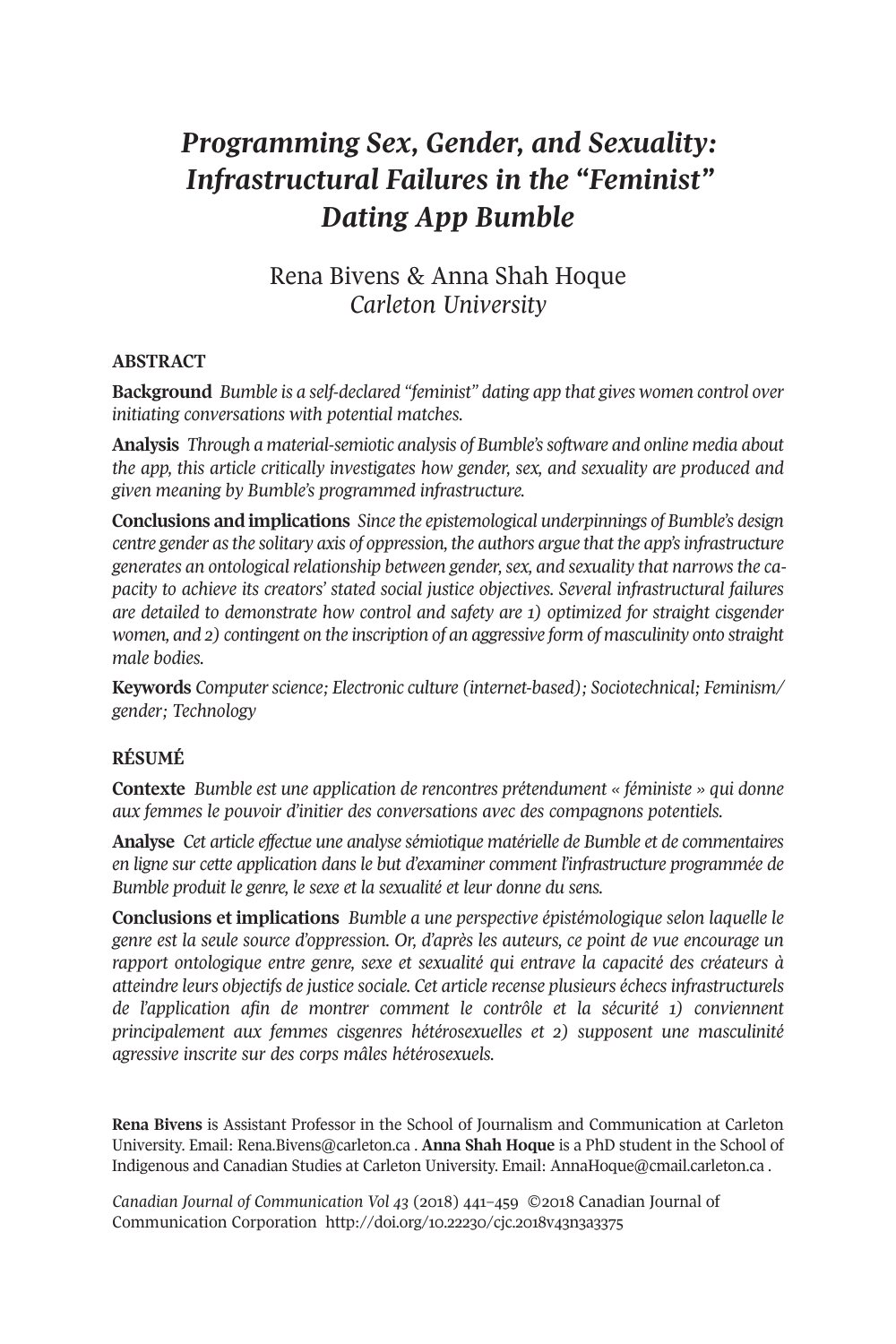**Mots clés** *Informatique; Culture électronique (sur internet); Sociotechnique; Féminisme/ genre; Technologie*

## **App design, identity, and social justice**

Aggressive, hypersexualized messages and unsolicited, explicit pictures are simply par for the course for many people who use online dating services. Yet these negative experiences are not distributed equally. Instead, they cluster around particular identities (e.g., feminine-identified, racialized, and/or gender non-conforming users), and the design of the platforms themselves contributes to this inequality (Noble & Tynes, 2016; Srnicek, 2017). Amid this troubled dating and hookup landscape, an app called Bumble was developed, born out of a desire to "chang[e] the rules of the game" (Bumble, n.d.).<sup>1</sup> Described by the company as "100 percent feminist" (Yashari, 2015), Bumble's design is geared towards engineering social changes related to equality. One major modification to the typical dating app infrastructure aims to achieve this goal: ensuring that "the woman always makes the first move" (Bumble, n.d.). According to the company, this adjustment has "successfully shaken up traditional genderroles in heteronormative dating" (Bumble, 2017).Given this self-proclaimed feminist design and orientation toward social justice—which is also, ultimately, a strategic marketing plan aimed at positioning Bumble as unique within a busy dating app marketplace—we were curious about the meanings conferred to gender, sex, and sexuality through the programmed infrastructure of this app.

Bumble is a product of multiple forces, including an app start-up culture oriented toward growing a stable and marketable user base (Burgess, 2016); mounting pressure to increase the diversity of the tech sector (Gunn, 2016); greater awareness of online harassment (Scott, 2016); and public discourse about "safe" spaces both on and offline (Duguay, 2017). The recent #MeToo movement has also sparked interest in Bumble as "a particularly enticing asset to own right now" (Sherman & Picker, 2018, para. 5), given Bumble's high growth rates. In December 2015, one year after Bumble's initial launch, one million registered users were recorded; by July 2017, the app had more than 18 million (Bumble, 2017; Sola, 2017). [2](#page-14-0) Bumble entered the apps market in the midst of a climate of user discord. As explained in Bumble's (n.d.) FAQ, "We based our concept on the feedback from tons of women who were tired of being spammed with annoying messages." This feedback mirrors experiences described by users of Tinder and other dating apps. Women have been sent explicit pictures, received aggressive messages, and experienced harassment by men (Titlow, 2016). Yet the extent of this problem is even broader: queer, non-binary, and transgender users have borne the brunt of transphobic and misogynist comments and other threatening actions (O'Hara, 2016), and trans women in particular try to dodge invasive questions from men inquiring about their physiological makeup, which ultimately produces a hostile and unsafe environment (Lang, 2016). Reporting mechanisms are also imperfect: trans users have been accused of being misleading on their profile pages by other Tinder users who can easily flag anyone believed to be acting inappropriately, resulting in a ban of that user. In 2015, multiple users used Twitter to draw awareness to this issue, revealing the rampant transphobia that exists in dating and hookup spaces (Villarreal, 2015).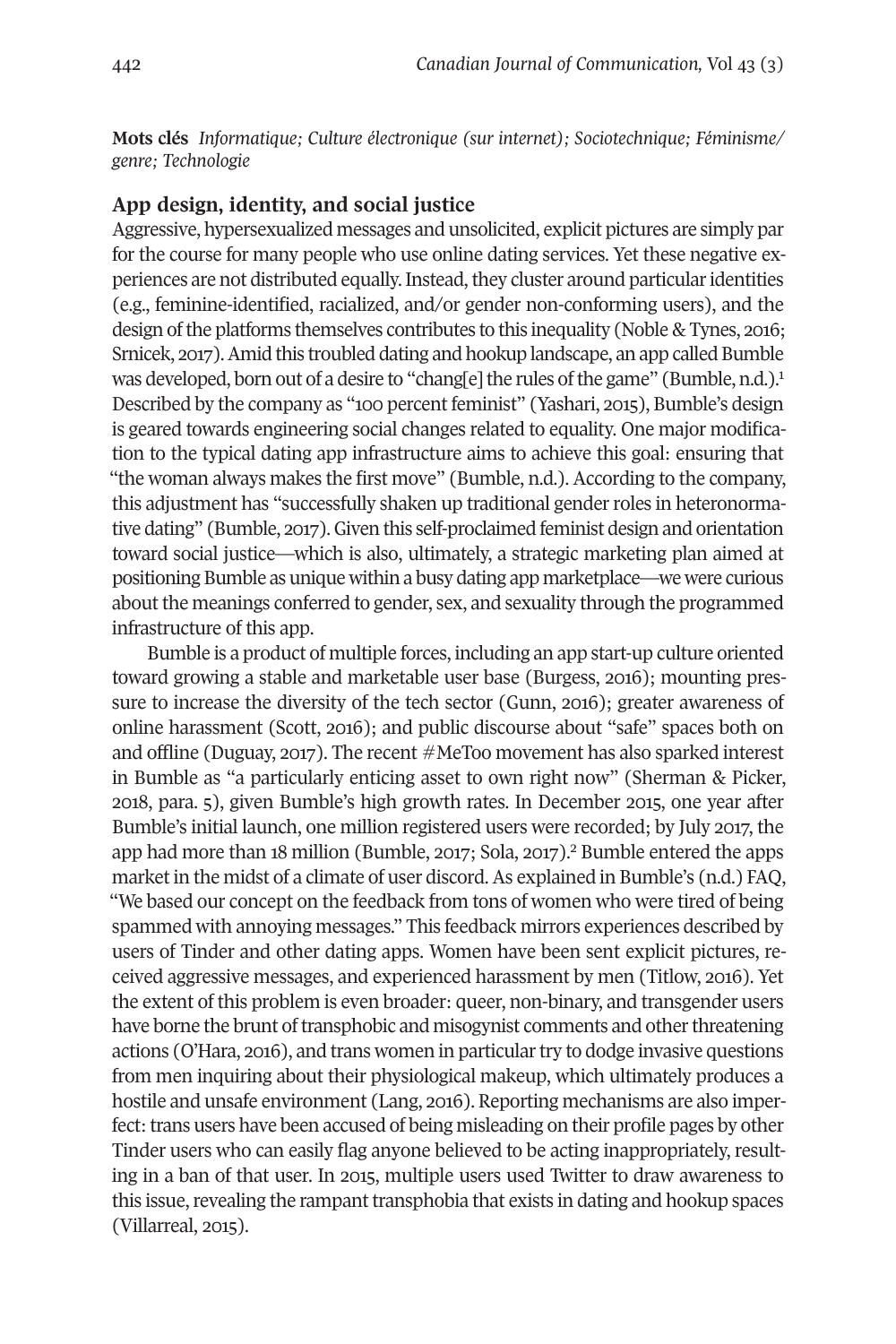Dubbed the "anti-Tinder app" or "Feminist Tinder," Bumble was designed and marketed in the shadow of Tinder (Alter, 2015a). This is not surprising given thatthree of Bumble's four owners developed Bumble after having left high-profile positions at Tinder: Whitney Wolfe (who now goes by Whitney Wolfe Herd) and Chris Gulczynski were two of Tinder's several co-founders, and Sarah Mick was Tinder's VP Design. Bumble's majority shareholder financier (and fellow co-owner) is Russian billionaire Andrey Andreev, who owns 79 percent of the company. While Gulczynski and Mick's departure has been described as "quiet," Wolfe's exit was directly associated with a sexual harassment and workplace abuse lawsuit (Frankel, 2015). This article examines how these dynamics contributed to the labelling of Bumble as feminist and discursively support the programmed moves by the company to modify courtship practices through identity-based infrastructural design practices.

Many dating and hookup apps have piqued scholarly attention alongside Bumble, including Tastebuds, Tinder, Her, Grindr, and Coffee Meets Bagel. By examining specific apps in detail, scholars have been able to investigate how app design is influenced by pre-existing apps (Murray & Ankerson, 2016); how geo-social apps can disrupt our understanding of intimacy (David & Cambre, 2016); and how dating apps tend to cultivate toxic masculinity (Hess & Flores, 2016). Users of dating apps ultimately want to meet up in person and, when they do, they expect their date will match the profile they have been inspecting. In this vein, Duguay (2017) has explored Tinder's strategies for establishing authenticity in the industry. This article builds on this work by using the case study of Bumble to explore identity regulation through the built environment programmed into app infrastructures.

Our study draws on work from communication studies, human computer interaction, science and technology studies, and queer and feminist research. Beginning with a commitment toward theorizing systems of power as co-constructed with material relations of technical artefacts, sociocultural processes, and people (Gillespie, Boczkowski, & Foot, 2014; Parks & Starosielski, 2015), we are interested in the values and norms that are programmed into software (Balsamo, 2011; Kitchin & Dodge, 2011; Noble, 2013; Sweeney, 2016) and the world building capacities of these programming choices and practices (Brock, 2011; Haraway, 2016). From these perspectives, we see technology as "never merely technical or social" (Wajcman, 2010, p.149) and recognize technological design as a social and political act that is both influenced by surrounding sociocultural and political-economic contexts and actively involved in constructing such contexts. Recognition of the mutual shaping of identity and technology influences our analysis (Wajcman, 2010). Scholars such as Oudshoorn, Saetnan, and Lie (2002) have examined the emergent dynamics of gender within and through various artefacts, concluding that "objects can become gendered because innovators anticipate preferences, motives, tastes, and skills of the potential users, and the cultural norms in society at large … [and] artifacts that incorporate a gender script can shape and define the agency of women and men" (p. 473). We are also inspired by Cheney-Lippold's (2017) work in relation to technological formations of race and algorithmic identity. His examination of the manufacture of "race" through algorithms, has increased understanding of the different ontological version of "race" that is generated by technolo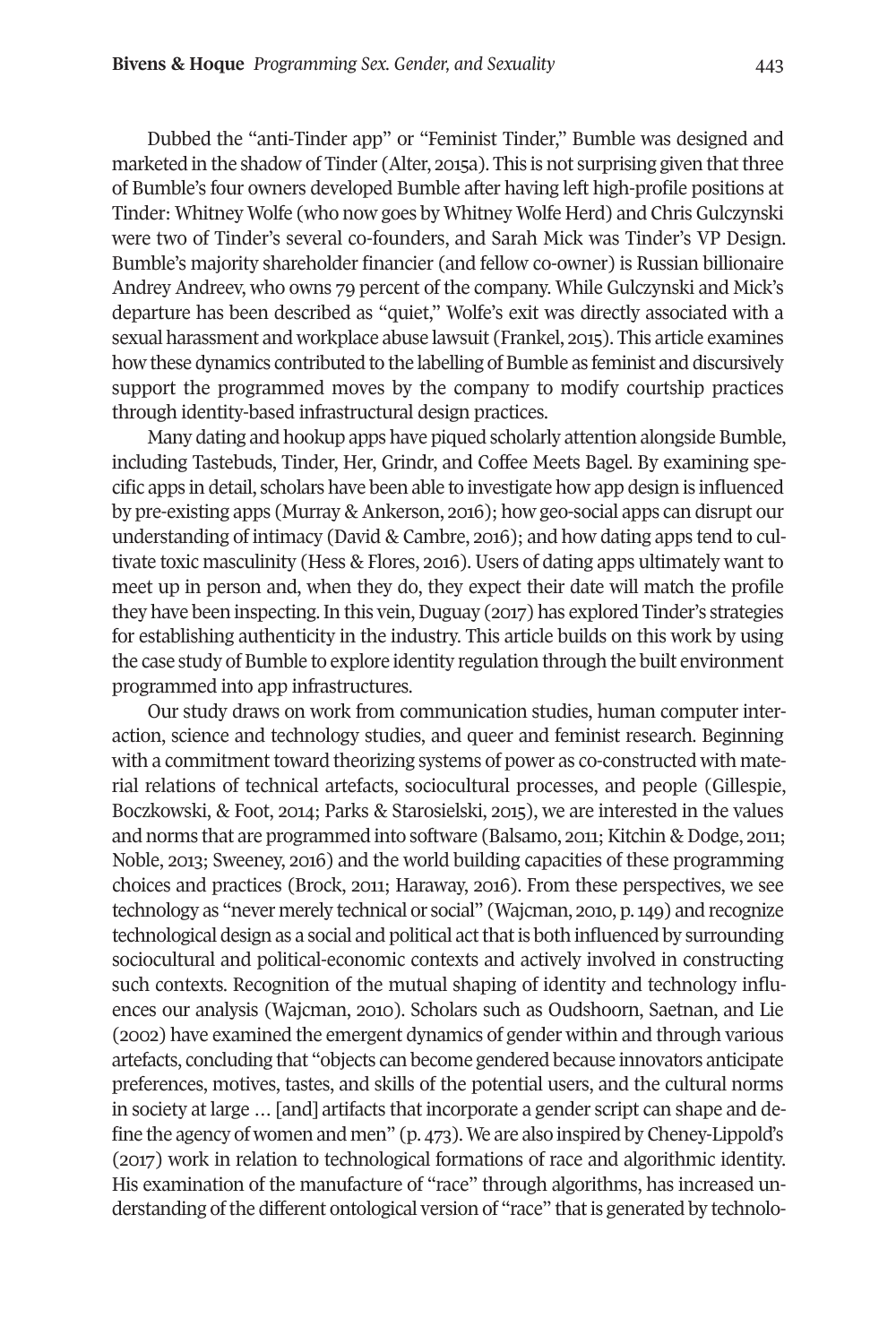gies. As Cheney-Lippold (2017) argues, "Much like the social constructions of gender, race, sexuality, and terrorist, the datafied world is not lying in wait to be discovered. Rather, it's epistemologically fabricated" (p. 45). These categories are "corrupted" by a priori epistemological conditions. Extending Cheney-Lippold's (2017) arguments about data and algorithms in relation to the technical infrastructure of apps, we investigate how Bumble's owners have operationalized their social justice objectives within Bumble's programmed infrastructure and, in doing so, have imposed epistemological conditions and ontological restrictions on the categories of "gender," "sex," and "sexuality" that are generated by the app. In this way, our intention is to think through the generation of meaning that is installed in Bumble's software and the making of difference within this alternative space.

It is not our primary aim to assess whether or not Bumble is feminist. This is because we are committed to recognizing the existence and value of multiple feminisms (Hayden & O'Brien Hallstein, 2012), and we are not interested in merely passing judgment on a specific "feminist" approach, as though a "better" feminist approach to technological design would resolve the infrastructural failures uncovered here. That said, it is important to recognize the specific version of feminism—like that advanced by Bumble, as we describe in [th](#page-14-1)is article—that has managed to gain traction in the mainstream technology sector. <sup>3</sup> According to Bumble's Wolfe, "What we are trying to be is the radical first step, because if someone doesn't then nothing will change. Bumble is about establishing equality" (quoted in Ellis-Petersen, 2015, para. 23). Bumble's Mick framed the design process as an ethical imperative: "When you're creating an app and have the option to make it for something more than hooking up, you should do that. I think of myself as a feminist and I think about social issues. So when we started Bumble, we thought about making something that can do more" (quoted in Morris, 2016, last para.). While developers may speak as though technology can independently determine social outcomes, we are—like many other scholars wary of technological solutionism (Morozov, 2014). Certainly, Bumble's owners saw an opportunity to offer a technologically based solution: "We were trying to solve a real-world problem," explains Wolfe (quoted in Ensor, 2015, para. 3). As researchers, we resist "platform for change" narratives and techno-utopian efforts to resolve complex social issues through technological tweaks alone. Instead, we gravitate toward questions about the conditions and relations generated in and through socio-technical infrastructures. From this perspective, design is understood as a process of change, according to Dombrowski, Harmon, and Fox (2016), "not just in the creation of new material artifacts, but in the ways that new technological objects afford new practices, social habits, and ways of living and interacting" (page 656).

Instead of assessing how "feminist" Bumble is, we offer Bumble as a case study in a broader investigation of efforts by tech companies to seek social change and ask specific questions about the identity categories that are created along the way. This article examines how Bumble's creators' stated social justice objective—establishing (gender) equality—has been operationalized through design choices and investigates the identity categories generated as a result. Since the epistemological underpinnings of Bumble's design centre gender as the solitary axis of oppression, it is argued that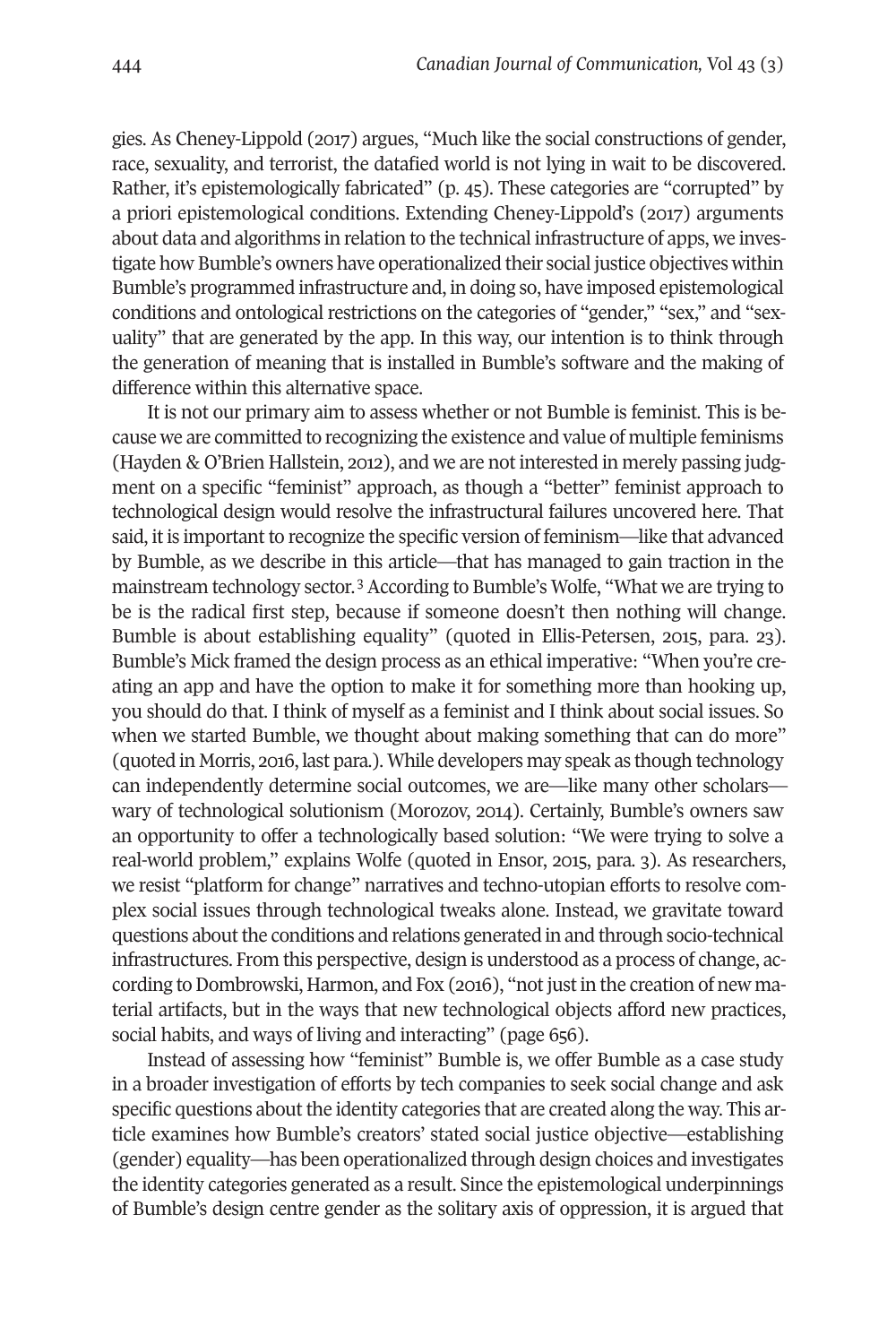the app's infrastructure generates an ontological relationship between gender, sex, and sexuality that narrows the capacity to achieve social change. By design, the conditions for gendered interaction within Bumble were manipulated—most explicitly through the "ladies ask first" strategy—yet these programmed decisions were infused with epistemological understandings of gender, sex, and sexuality that themselves function to sustain power relations. An intersectional lens highlights the further entrenchment of power imbalances and the violence that can occur from a social justice orientation that focuses on only one axis of identity (gender) without recognizing the other intersecting identities that are commingled with it (sexuality, race, etc.).<sup>4</sup> This article details several infrastructural failures that demonstrate how control and safety is 1) optimized for straight cisgender women, and 2) contingent on the inscription of an aggressive form of masculinity onto straight male bodies.

## **Methods**

This project used a material-semiotic analysis informed by feminist technoscience studies (Murray & Ankerson, 2016) to examine Bumble's software and affiliated documentation (user interfaces, technical affordances, Terms and Conditions, Privacy Policy, Help and About pages, and Bumble's press kit), as well as mainstream and trade press articles about the app and the company. In the analysis that follows, we turn to interviews posted by various online media, including news outlets, blogs, and forums, to incorporate commentaries by Wolfe and other Bumble owners and users, and to contextualize our inquiries about the foundation of Bumble and the ways in which it has become known as the "Feminist Tinder." To determine intended users and sites of use, we analyzed Bumble's software as well as Bumble's press kit. This analysis was informed by Suchman's (1994) acknowledgement that characterizations of users comes about through market analysis and related operations. In examining the technical infrastructure of Bumble, combined with the app's website, we investigated how "good" and "bad" behaviour are defined and made meaningful, and how certain identities emerge while others are obscured or written out of the app altogether. In turn, ourreading of Bumble's press kit and software documentation, as well as online media discussing Bumble's algorithms and users, helped us to uncover built-in assumptions and logics.

This project builds on Hoque's initial examination of Bumble, which included analysis of 25 profile images (which we chose notto use forthis article); online searches for articles about Bumble (with search terms such as "dating apps," "masculinity," "gender and technology," "violence, queerness, and dating apps"); use of the app to determine functionality (downloading the app, creating profiles, and navigating through the app); analysis of who is included and excluded through the app's interface and the implications of specialty programs like VIBee. Together, Hoque and Bivens examined the affiliated documentation noted above, extended the online search with terms like "lesbian," "gay," "heterosexual," "trans," "cis," "race," "homophobic," "transphobic," "racism," "feminist," "BFF," "VIBee," in conjunction with "Bumble" and/or "dating app." We also re-examined the app's infrastructure for identity-related gaps. The next section offers crucial background about Bumble, including how it works and has been marketed.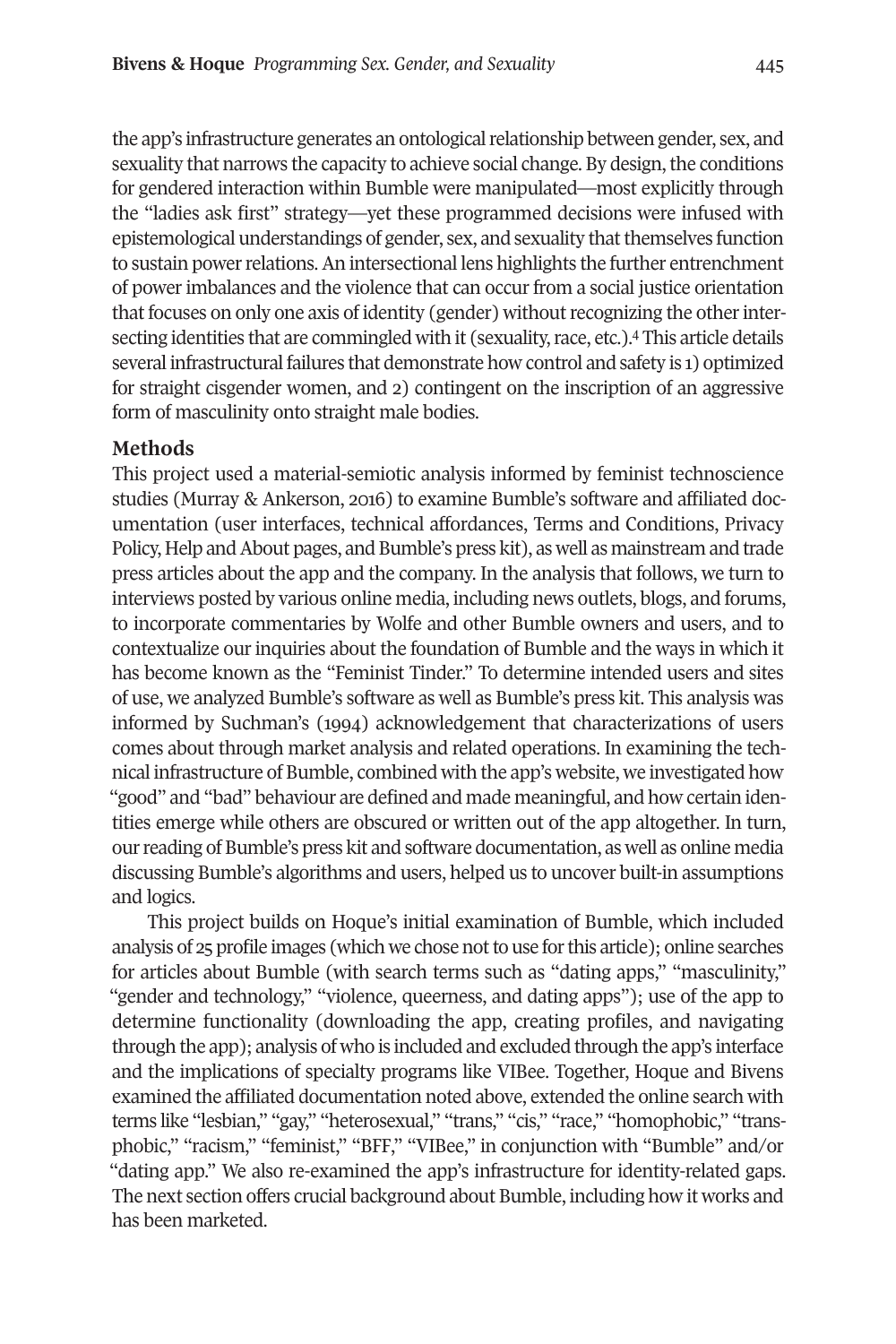## **Bumble's feminist birth in the dating app ecosystem**

In 2014, Bumble entered a market that had mainly catered to a male-centric audience, with apps like Grindr, Hornet, Scruff, Growlr, Romeo, and Jack'd available for gay, bisexual, and bi-curious males. <sup>5</sup> Tinder, released in 2012, led the pack of geo-enabled dating apps that hoped to emulate the success of Grindr. Bumble's arrival was quickly situated as a "female-focused dating app" (Wolfe, 2017, para. 4) that offered an alternative to "other, more shallow apps" that were "full of creepy guys and cheesy pickup lines" (quoted in Bell, 2014, para. 3).

Asserting uniqueness in a marketplace is a common strategy, even if the app's interface design is quite similar to other popular apps. For users previously exposed to other social networking apps, Bumble works in a familiar way in terms of developing profiles and reviewing matches. The user navigates the dating pool by using a leftswipe to reject a prospective match or right-swipe to accept. If two users indicate an interestin one another, a match is made and both users are notified. From the minute the match occurs, a clock starts ticking. The "lady" then has 24 hours to reach out to her "gentleman" match via the chat interface. If a conversation is not initiated, the match expires. These 24 hours thus constitute the window of control afforded to female Bumble users.

The "ladies ask first" feature helps distinguish Bumble as an alternative to other dating apps and underscores the company's desire to address gender inequality. Through this feature, Bumble was positioned as Tinder's opposite: fighting back against sexism operating within Tinder, within the dating world, and even within the technology industry more broadly. Through a flattened lens, feminism can similarly be equated with tackling gender inequality, a task deemed best suited to a woman. A feminist-inspired design spearheaded by Wolfe completes the strategy, with gender figuring as the central and solitary axis of oppression to be dismantled.

By representing the company in most media coverage, Wolfe has been functioning as the public face of Bumble. This is important in terms of optics: a woman's face permits the company to be perceived as female owned and aligned with feminism.Images of Wolfe operate as a stand-in for "feminism" and for a broad, public understanding of feminism as solely addressing issues related to women. These issues play into one another, supporting the perception of Bumble as feminist and, in doing so, helping it become feminist at the same time. Additionally, the story of Wolfe's exit from Tinder easily met mainstream news values, with many journalists framing the story as a vulnerable White woman facing sexism as she navigates a position in senior management at a technology company. Text messages sent between Wolfe and male colleagues at Tinder at the centre of the harassment dispute were revealed. After mentioning the sexual harassment one journalist wrote, "[I]t's no surprise that Bumble is the first app to take such a vocal stand against the men who use dating apps to routinely abuse women online" (Paiella, 2016, para. 4). This coverage inadvertently supports the narrative of Bumble as a feminist app, with Wolfe moving on from a male-dominated company to start her own, 90 percent female team (Chilcott, 2017). An intersectional lens would, alternatively, highlight other marginalized identities that feminism may seek to serve. Coined by Crenshaw (1989), intersectionality refutes the notion that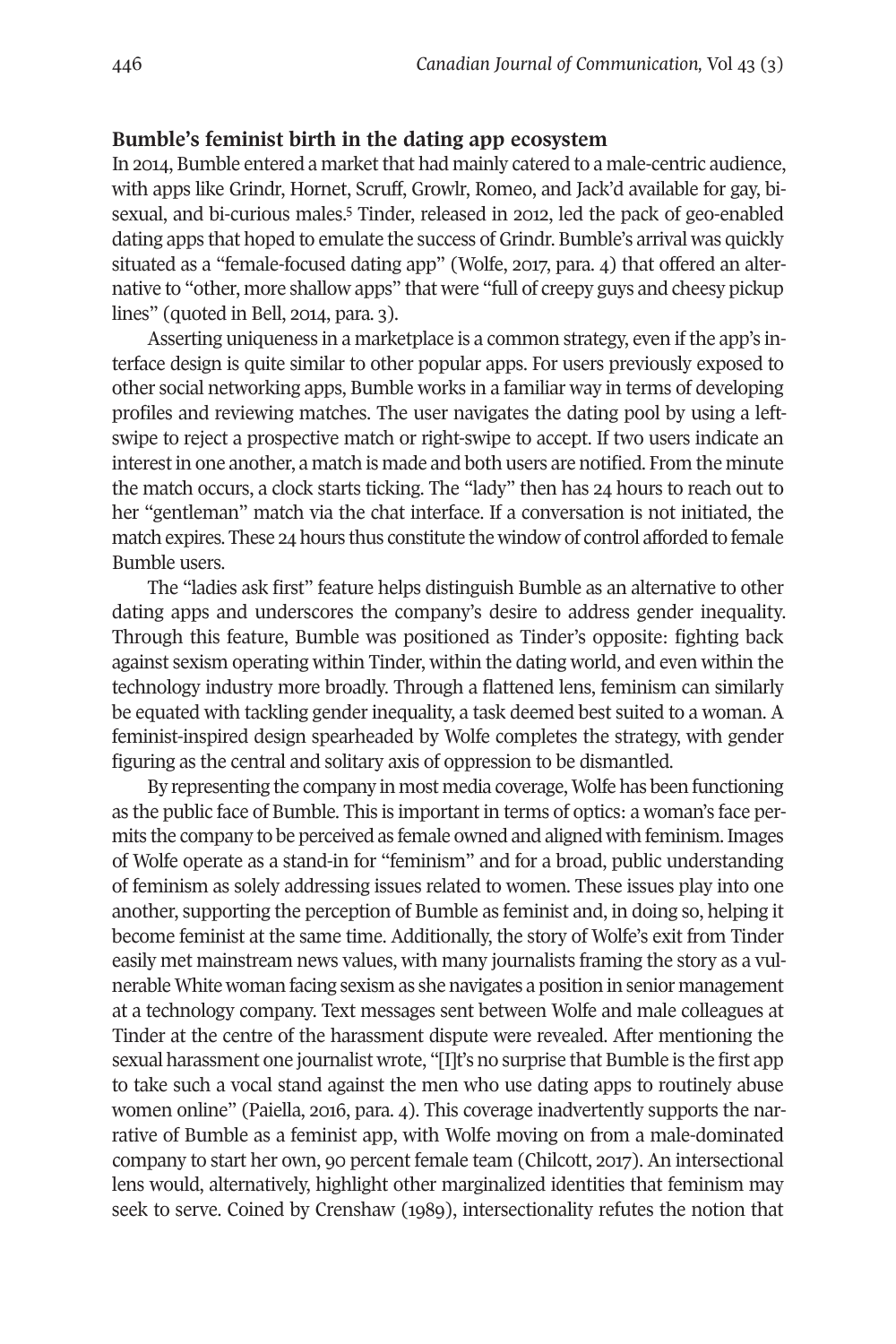identities function one-dimensionally.Instead, multiple identifiers place people within the socio-economic-political grid of a specific society. From this vantage point, Wolfeas-representative occupies a set of privileged categories, including White, upper-class, and heterosexual. Critical whiteness studies (e.g., DiAngelo, 2011) also point to the ways in which Wolfe's whiteness, and those of her co-owners, permitted her to see women as a single category with gender rising to the surface, while her own race remained unnamed and irrelevant.

Bumble was also explicitly marketed as a technological solution to dating woes. In general, app designers tend to identify perceived problems thattheir app can resolve. For example, Tinder was "inspired in part by [then CEO Sean Rad's] own experiences of being too worried about rejection to approach groups of women in person" (Mulkerrins, 2017, para. 18). In the case of Bumble, the problem was men's aggressive responses, understood in relation to men's fear of rejection and (false) interpretation of women's moves to initiate dates as desperate. Wolfe describes this dynamic in an interview:

I've spoken to a lot of men about this … and they say to me, "When a girl makes the first move, I like it but I also think, what's her past? Why is she doing that?" I can tell you personally that I'm quite extroverted, I'm quite confident—and a lot of my friends are too. So I'm not allowed to text first? Why can I not approach a guy? I'm not desperate. (quoted in Luckhurst, 2015, para. 10)

From a marketing perspective, Wolfe's reasoning plays into the construction of Bumble as unique among dating apps. Bumble is an alternative socio-technical reality where women can be confident and men can interpret their confidence anew. From a design perspective, Wolfe's comments reflect "I-methodology," or "a design practice in which designers consider themselves representative of the users" (Oudshoorn, Rommes, & Stienstra, 2004). Wolfe's own intersectional identity position—White, straight, upperclass, cisgender—informs how she relates to potential users and how she imagines the changes she wants Bumble to create in the world: "I could travel the world, I could start companies, but I was not allowed to strike up a conversation with the cute guy in my class at college? … If I make the first move, I'm perceived as a crazy girl, just for going after what I want. That's not fair" (quoted in Mulkerrins, 2017, para. 5).

It is important to note that our study revealed no mention of Wolfe or her colleague's attempts to research the problem of men's aggressive responses in any systematic way. As such, their informal methods likely functioned to both reinforce gender as the primary identity category of concern and conceal identity categories in which Bumble's owners enjoy a privileged status. Considering race specifically, the voices of women of colour may have been left out unintentionally, given that, as DiAngelo (2011) writes, "[M]ost whites live in racial segregation every day, and in fact, are the group most likely to intentionally choose that segregation" (p. 62). In the end, Bumble was consistently positioned as the nicer alternative to Tinder, offering access to a better dating pool. Of course, when enough users believe that Bumble's dating pool is "better," the company's capacity to monetize the app increases.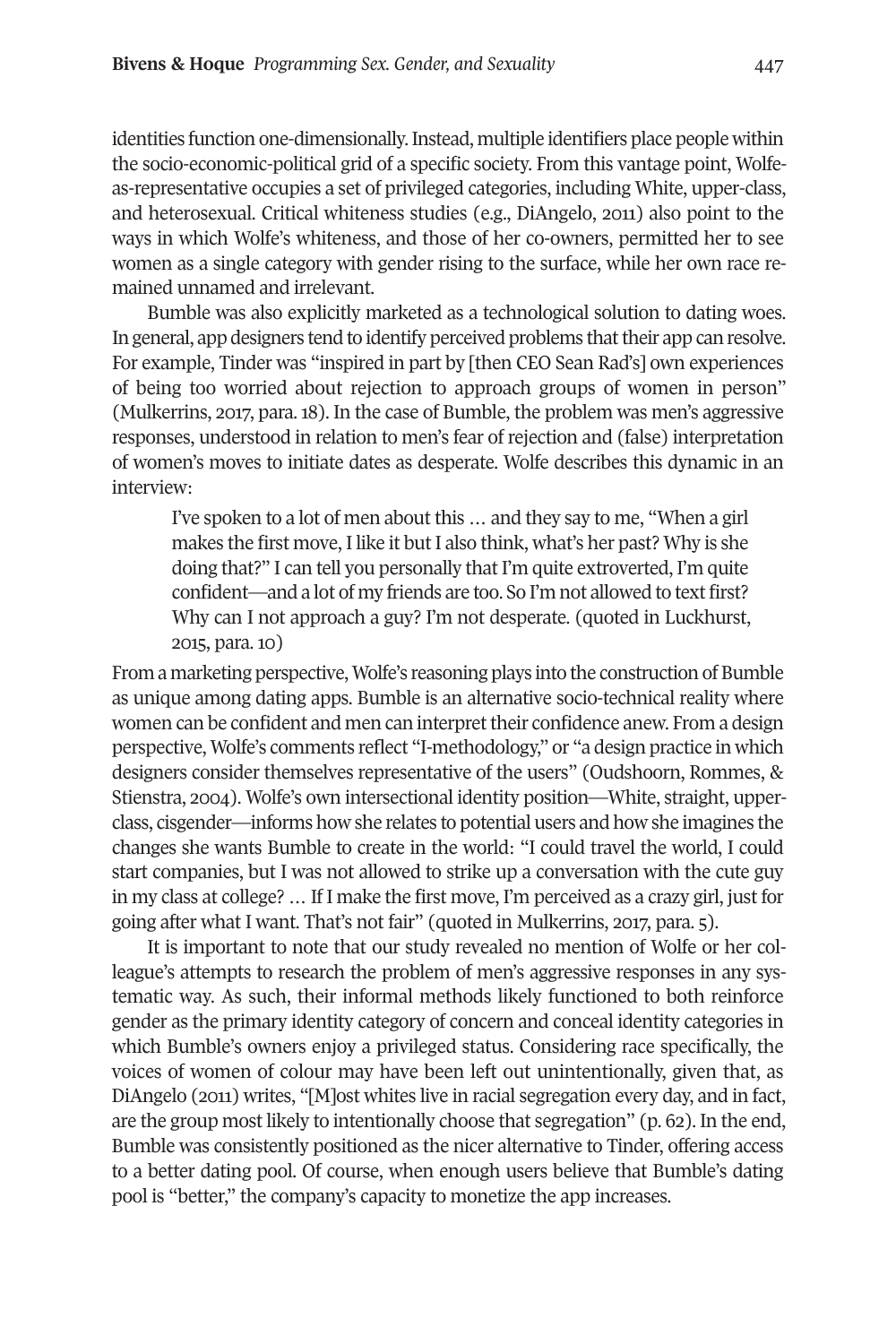## **Bumble's intended user**

Bumble's Brand Deck, part of the company's press kit, is a great source of insight into the type of user that is most valuable for the company. The cover page is a partial image of a White woman's back. Herface is turned to the side, and she expresses a sultry look by wearing dark eyeshadow and pursing her mouth slightly open while lowering her eyelids and gazing in the direction of the title phrase: "Make the first move" (Bumble, 2017). In a two-paragraph description of the "target user," gender is the only identity highlighted, via the persistent use of feminine pronouns. An ideal performance of femininity is also emphasized in the constructed category of "Queen Bee." The description notes that the Queen Bee is a woman who

walks into a room, [and] appeals to everyone she meets. She's cool, kind, friendly and inclusive. She is sophisticated but funny. She can fit in with any crowd. She's fearless and outspoken, but because she doesn't take herself seriously—and never engages in politics—she can pull off being opinionated. (Bumble, 2017)

Femininity is carefully contained here, with the container stretched but not reformulated. The Queen Bee can be progressive without being interpreted as too forward, disruptive, or sexually promiscuous. She can accept that Bumble forces her into the (traditionally masculine) driver's seat in terms of initiating conversations and then contort herself back into a socially acceptable version of femininity. Beyond gender, her other intersecting identities (e.g., race, sexuality, education) are left unmarked. Their lack of articulation denotes their insignificance.

Given this target user description, Bumble's owners expect Queen Bees to attract other users, male and female alike. Once a large enough user base has formed, monetization strategies can be implemented.In-app purchases have been one such strategy, and it was recently reported that "[m]ore than 10% of Bumble's users pay \$9.99 for a monthly subscription to access perks like extra time to decide whether a suitor merits a message," which is significantly more than the 5 percent of Tinder users who opt-in to a similar service (O'Connor, 2017, para. 10).

The socio-technical modification that Bumble frequently advertises is named "The Bumble Effect":

Bumble was born out of a desire to reinvent the antiquated rules of dating to empower women to control the conversation when dating and networking online. Bumble has made it necessary and acceptable for women to make the first move, and this is extremely significant because **prompting conversation has led to the highest post-match chat rate in the industry.**

Because of the unique model of putting women in charge and employing robust reporting, Bumble has incomparably low reports of harassment and abuse. Bumble is a safe platform for people to connect in dating, friendship and soon-to-be-Bizz. Things truly change when women are in control. (Bumble, 2017, boldface original)

Given the emphasis in this text on the "post-match chatrate," Bumble is clearly speaking to potential investors in the company and calling in advertisers who will appreciate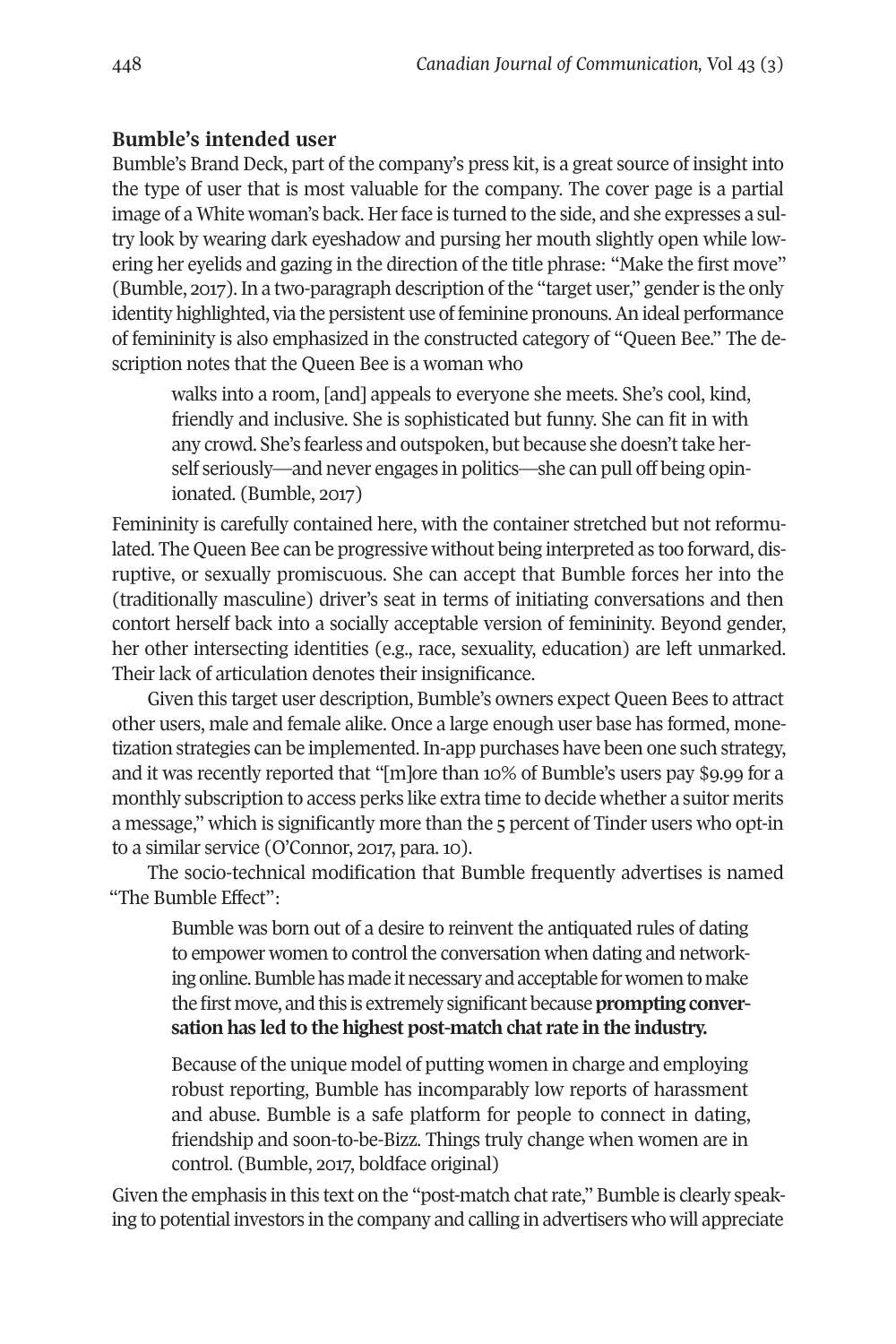Bumble's unique position in the market. The company has worked hard to build its brand, complete with "hives" and "bees," billboards that broadcast "empowerment" slogans (e.g., "Be the CEO your parents always wanted you to marry"), and experiential marketing that focuses on hosting events (O'Connor, 2017).

Bumble's cultivated uniqueness is driven by this gendered initiation feature that guarantees women a degree of control, yet the built-in ideas about safety are tied to a specific epistemological understanding of how gender, sex, sexuality, and race function. Bumble consistently blurs these identity categories by presupposing that, for instance, male bodies are the carriers of masculine traits and their masculine gender performance is equated with their sexual preference (i.e., women). As Butler (1990) explains, when an opinion is formed about a person through a reading of their sex and gender, certain assumptions are made about their sexuality, which in turn form the "heterosexual matrix." For instance, a masculine gender automatically indicates a male biological sex and a sexual interest in females. The heterosexual matrix generates silos of masculinity and femininity (as opposed to a spectrum of gender existing in a state of fluidity) and renders heterosexuality as the only viable possibility.

Within this heterosexual matrix, Bumble provides a play space where, much like the ballrooms of the nineteenth century Regency era, women are deeply tied to a particular performance of femininity while men are offered an opportunity to be gentlemanly. Inherent to this equation is the assumption that masculinity associated with male bodies is threatening. Conversely, femininity is attached to female bodies and is always at risk. Ultimately, these assumptions about gender performativity dictate what the app's infrastructure ought to fix and how safety and control are manipulated. As Wolfe (quoted in Fellizar, 2015) explained: "On Bumble, we're trying to give women a boost-up to come to an equal playing field so men don't feel the need to be the aggressive hunter and the women don't feel like they have to play the damsel-in-distress and wait for the men to come to them" (para. 10).

Clearly Wolfe is addressing stereotypical, heteronormative, and raced gender relations, and Bumble's design is meant to offer a socio-technical patch, but in this attempt, masculinity is configured as a predictable site of violence that requires management (Kaufman, 1987). As Wolfe stated (quoted in Ellis-Peterson, 2015), "I can't speak on behalf of the entire male population, but in my experience when a man feels rejected, or fears being rejected, they respond with aggression. So if we eliminate the rejection, what is there to be aggressive about?" (para. 23). The logic of Bumble relies on policing the male body as if it always exists in an intrinsically brusque and brash state of being, only capable of performing a savage performance of masculinity. Through this lens, males are by nature uncivil and incapable of comportment. This is a very narrow construction of masculinity. Meanwhile, female bodies and feminine characteristics are situated as more genteel. Despite historical and contemporary (racist) renderings of aggression onto Black male bodies, it appears as though all men are similarly inclined in Bumble's construction. Yet it is White women's bodies (despite remaining unnamed as such) that would more likely be imbued with genteel, innocent qualities. Indeed, social constructions of pure White womanhood are only possible because of the existence ofracist stereotypes that position White women in binary opposition to sexually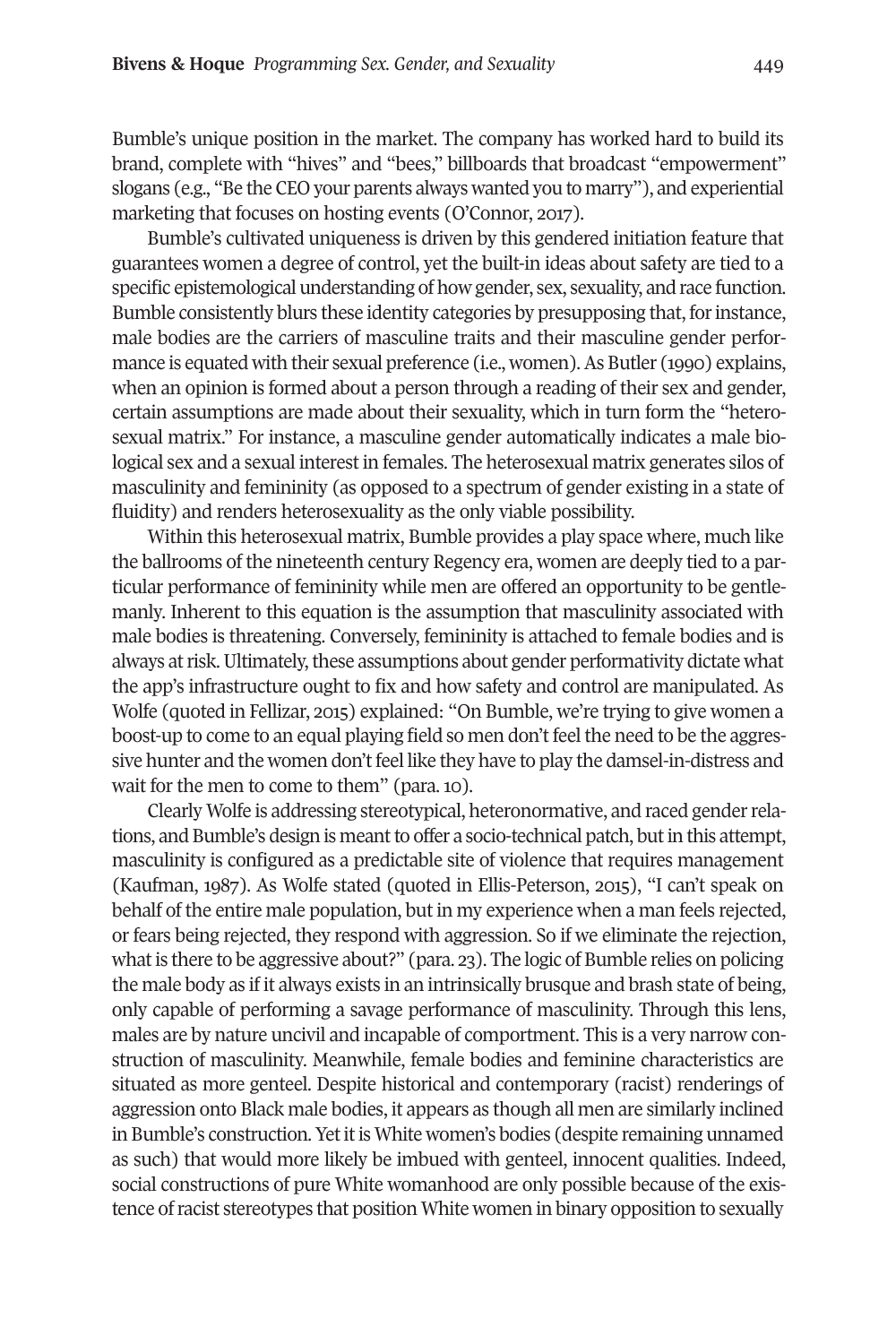aggressive and available constructions of women of colour (Gilchrist, 2010; Jiwani & Young, 200[6](#page-14-2)).<sup>6</sup> It is White women who would more often be interpreted by men as desperate for initiating conversations. This ontological rendering of gender requires a scale that generates differences between masculinity and femininity (mapped onto differentially raced male and female bodies) and relies on these differences to make sense of the social justice objective of equality.

The assumption that guides the "ladies ask first" logic and the introduction of the timer also relies on a particular conceptualization of White femininity and White female bodies as reluctant or hesitant. The technical infrastructure is designed to push the female outside of her comfort zone. As Wolfe explains, "It's not [a] biological imperative that says men have to ask us out, it's social conditioning. And we can change it" (quoted in Chilcott, 2017, para. 21). Again, Bumble's feminist orientation surfaces, and the objective of equality hinges upon reversing conventional gendered power dynamics while racialized and sexualized power dynamics are left unchallenged. Still, both men and women are aware that women are forced, by design, to break the rules. Instead ofreformulating a new version of femininity, Bumble's infrastructure builds a static and narrow understanding of gender, which is directly tied to respective female and male bodies (and is therefore ultimately cisnormative).

Creating a safe space is another element of Bumble's equality objective. As Diamond (2015), a straight White female user, described it, "The best thing about Bumble is … I easily avoid those horrendous first Tinder messages that ask me for threesomes or whether I like dragons, and if I do, whether I want 'these balls dragon' across my face" (para. 7). These are the undesirable messages Bumble was designed to tackle. Wolfe explains that the sexism and misogyny distilled through socialization—"You must let him be the aggressor … you must let him make all the moves … and you need to sit pretty"—"has translated into the digital sphere" but can be altered (quoted in Fishburn, 2017, n.p.). Yet this alteration would mean a shift for women who also fear rejection: "I would never chat a guy up or ask for someone's number, I couldn't deal with the rejection, so this [Bumble] was way out of my comfort zone" (Smith, 2016, para. 13). Diamond (2015) said she was forced to realize "how hard it really is to reach out first," which helped her understand "why some guys crack and say disgusting things." Yet her experience of control quickly ended: "[A]fter sending the first message as the female, everything wentright back into the male's court. He asked for my number. He asked me out. (He also stood me up 20 minutes before we were supposed to meet)" (Diamond, 2015, para. 19). Ultimately, while Bumble helped Diamond (2015) feel "a little bit more in control," she concluded that Tinder*is* actually "more of a feminist online dating choice, as everyone has equal opportunity to send messages and because it includes all genders and sexual preferences" (para. 21).

## **Bumble's "view from somewhere": Generating cisnormative and heteronormative relations**

Identifying unintended users—those bracketed off to the side or omitted from the software entirely—helps to reveal the "view from somewhere" (Haraway, 1988) installed in Bumble's infrastructure. This "view" refers to the inevitable bias that stems from the subject position and situated knowledge of any software designer. This sec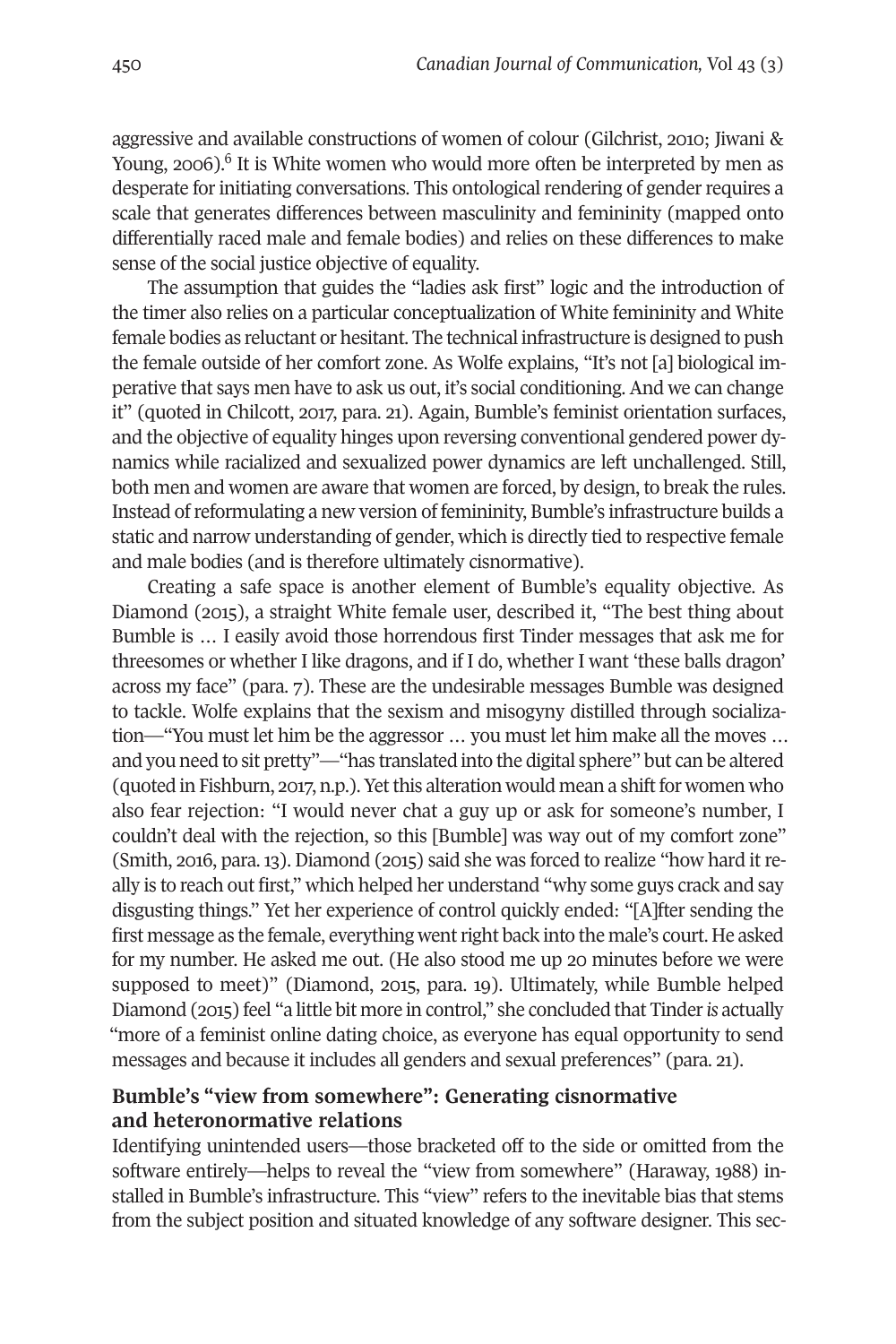tion considers two examples that demonstrate the cisnormative and heteronormative design logics that constitute Bumble.

The first example relates to Bumble's log-in procedures. The only way to sign up for the app is by using your Facebook log-in information. As Bumble's (n.d.) FAQ explains, "This is important not only because it makes your signup process super fast, but it also ensures that information is genuine and reliable." Here we can see how Bumble's equality objective becomes operationalized as safety, which means ascertaining the "authenticity" of users (Haimson & Hoffman, 2016). Yet Bumble was not interested in extracting all of a user's Facebook data. Names and ages were seen as mandatory information to collect from Facebook. Job and school information was important, but a user's gender was not.Despite Facebook's custom gender, which permits users to enter their preferred phrasing in a text box, Bumble users are only offered two gender options (male and female). Additionally, a user can only alter their gender once. Supported by a cisnormative logic, Bumble retained regulatory control over gender by dislocating itfrom the digital delegation process. While cisgendered users' (and designers') privilege permits them to remain blind to the binary world created by Bumble, others can face direct consequences of this exclusionary logic. Emotional distress can result from a binary gender identification requirement (Haimson, Brubaker, Dombrowski, & Hayes, 2015), and transphobic reporting and messaging may flourish in a space where the only valid gender identity is binary.

The second example is informed by early critics of Bumble who noticed that the unique "ladies talk first" feature is only available for heterosexual users. In same-sex matches, either party can initiate a conversation as long as it occurs within 24 hours of the match (otherwise the connection disappears). According to one user, "[T]he bottom line is that while LGBT people can download, match, and interact on Bumble, it doesn't appearto have been designed *for* us" (Safari, 2014, last para., italics original). Bumble's (n.d.) FAQ does not shy away from noting who its unique feature was intended for: "Since this concept was designed to correct an issue with opposite sex dating, we've removed that functionality and restriction from any same sex connection." The "better" dating pool that Bumble seeks to offer and monetize is a heterosexual pool. As one commentator described it, "Bumble's big feminist twist—only girls can send the first message—is rendered irrelevant by lesbianism. Lesbianism: where girls always have to send the first message. Feminists be copying" (Curran, 2017, para. 6).

This is another example within Bumble's infrastructure where gender, sex, and sexuality are conflated. Femininity and masculinity only emerge as important identifiers and predictors of aggression within a heterosexual context. As soon as homosexuality emerges in the app, the design strategy shifts. Same-sex users are (presumably) not at risk from aggressive formulations of masculinity. Since Bumble is operating in a cisnormative universe, there is no conception of different performances of gender being attached to differently sexed bodies. For instance, there are no distinctions between femme, or butch, or dyke lesbians. Neither are there distinctions among gay users. If masculinity is attached to the proclivity for aggression, fears of rejection, and hypersexuality, this is only within a cisnormative and heteronormative epistemological understanding of dating and hookup practices.An alternative design strategy here, for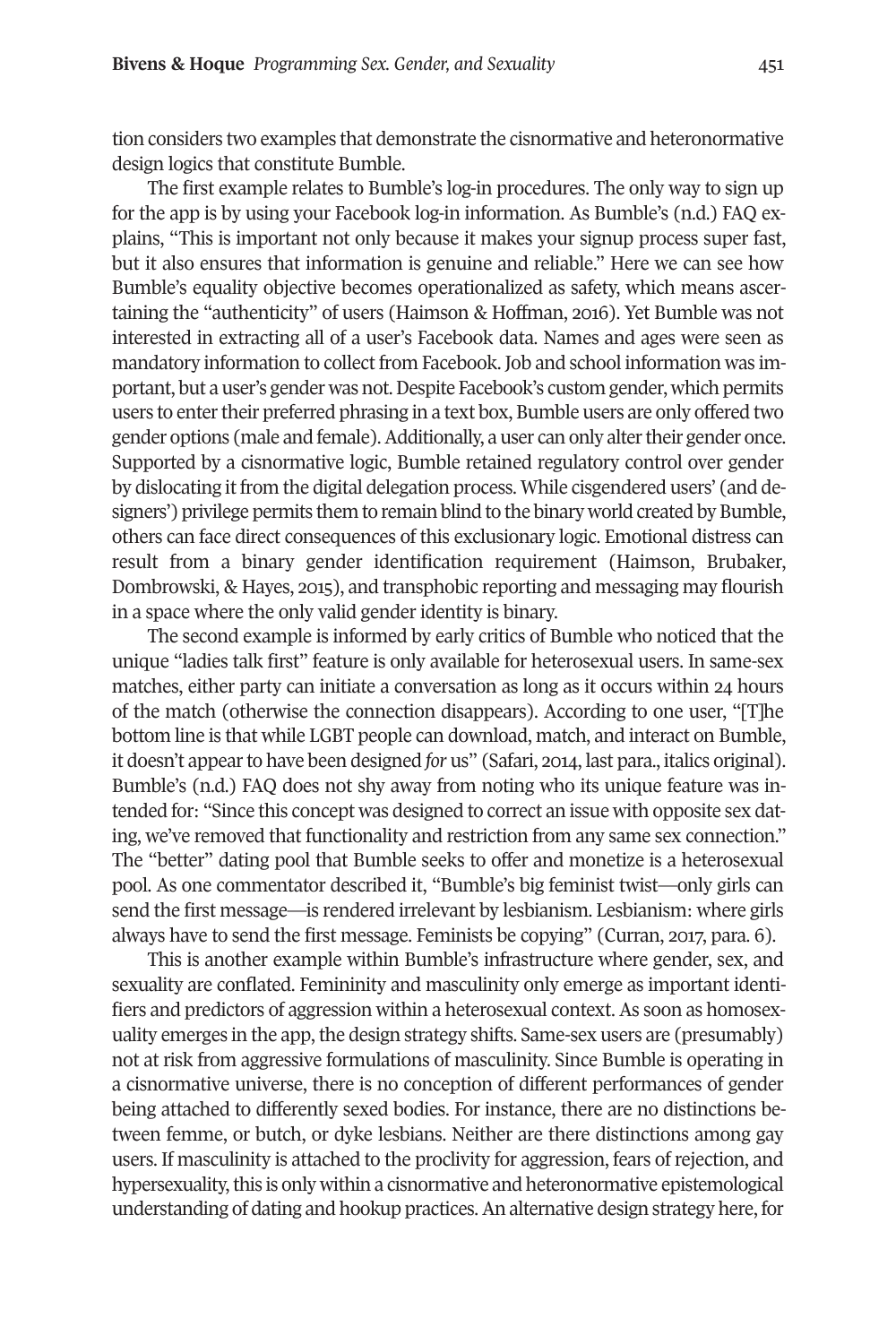example, would be to force femme lesbians to initiate conversations just as straight women are forced to with the "ladies talk first" feature. For the time being, instead of attempting new design solutions within Bumble, the company has decided to invest in a separate app called Chappy, which is set to serve gay men (Tepper, 2016).

## **Designing safety and risk**

As already demonstrated, Bumble's owners have an intended user in mind when developing safety mechanisms: women, and, to be more precise, White cisgender heterosexual women. Bumble's infrastructure has largely focused on creating safety by giving this particular subset of women control over initial contact. As explained by Wolfe, this reversal of stereotypical gender roles ought to encourage better behaviour among men in and of itself: "Remove that rejection and replace it with flattery—a woman has messaged them—and it leads, generally, to better behaviour" (quoted in Mulkerrins, 2017, para. 10). From this perspective, both men and women can potentially benefit from the app. This section discusses two final examples that demonstrate epistemological limits and the corrupt categories that result.

As Bumble has continued to develop, new features continue to be added. One of these is the BFF feature, introduced in March 2016. This popular acronym stands in for the phrase "best friends forever" and is available to any user, regardless of their gender or sexuality.Yet, since a heteronormative logic dictates the design ofthis feature, friendship is impossible between male and female bodies. As a result, a female user cannot match with a male BFF, nor can a male user be matched with a female BFF. Overall, the BFF feature—described by Wolfe as "for girls in cities to find friends" (quoted in Milligan, 2016, para. 14)—appears to be "heavily geared toward women," especially given "the [Bumble] BFF Instagram account's penchant for all things pink and traditionally feminine" (Kircher, 2016, para. 1).

Consistent with the binary logics embedded in much of Bumble's infrastructure, users cannot simultaneously seek out BFFs *and* romantic or sexual partners. Yet it appears that this restriction has only been adequately tested for heterosexual users: lesbian users have described how Bumble has mistakenly included straight women seeking female BFFs in their pool of prospective matches. In an article in *New York Magazine*, Kircher (2016) explains her own experiences alongside several anecdotes from other lesbian Bumble users:

As a gay woman, I have my account set to display "Only Women," so my profile on Bumble shouldn't be shown to any women using BFF and I shouldn't be shown theirs. (Sorry ladies, but I'm not here to make friends.) Yet I keep matching with women who, it appears, *are* looking for female friends, rather than looking for female, well, *friends*. (para. 4, italics original)

Importantly, this design failure is not simply an annoyance—it places queer women in danger. In fact, if we assume that this problem is not restricted to women but likely emerges for gay male users as well, then all queer users are at increased risk. The concern is that a queer user's sexual identity will become known to heterosexual users without the user's knowledge or consent. We found a story from a straight Bumble user who anticipated a BFF match when meeting up with a woman and only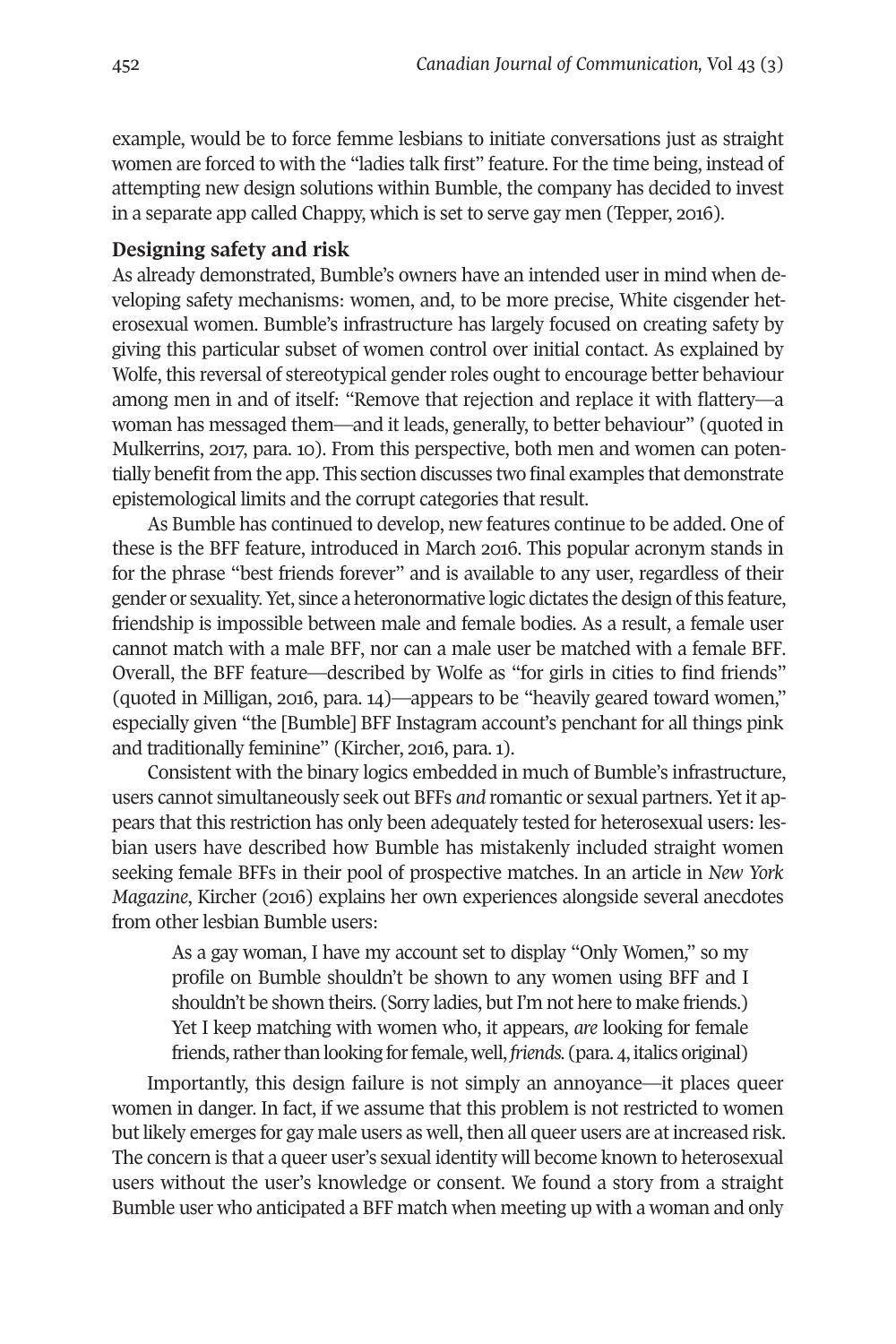later realized—through post-meeting clarification text messages—that the two were mistakenly matched by Bumble (Hensler, 2016). Due to this error, and given that dating apps like Bumble rely heavily on location data to create matches, queer users can be inadvertently exposed to straight users who are simply searching for a BFF. Living in a heteronormative society, queer users are naturally aware of the risks imposed by exposing their non-normative identity online (e.g., profile descriptors orimages), but infrastructural failures like this one—where an allegedly secure same-sex-only space is actually vulnerable to leaks from other sets of users—is not likely to be on their radar. Once the problem is revealed, however, it is not surprising, as Kircher (2016) describes here:

It's unclear whether this is a glitch or a larger technical oversight—or, maybe, both … While Bumble welcomes users of all sexual orientations, the crux of the app's design (women messaging men first) is engineered around heterosexual power dynamics. It wouldn't be terribly shocking to find that the nuances of the types of potential relationships between women were just overlooked. Especially given that much of the datingapp scene doesn't fully acknowledge them anyway. (para. 7)

Blinders stemming from the heteronormative epistemological position undergirding Bumble's attempts to generate safety contribute to the existence of this type of "glitch." Straight people do not have to worry about their sexual identity being exposed.

Since Bumble's major socio-technical patch—the "ladies ask first" feature—only resolves initiation rituals, Bumble also created the VIBee program, to monitor and regulate post-initiation behaviours. Explaining these features through a "positive reinforcement strategy" (Walsh, 2015), Wolfe says, "We want to reward those users who have been good members of the community" (quoted in Alter, 2015b, para. 5). Launched one year after Bumble's original release, in 2015, the VIBee program depends on an algorithm that tracks behaviour metrics. VIBee members are then shown only other VIBee members as potential matches. The program offers "an elevated Bumble experience" and is for Bumble's "best-behaved users": "Think of it as a curated digital social club. We've personally selected like-minded, outgoing, kind individuals for you to meet" (The Beehive, 2017, para. 1).

Bumble's uniqueness relates to the guarantee of safety on the platform, which is achieved by programming what Cheney-Lippold (2017) refers to as "measurable types" (p.19) that determine good and bad users. According to Mick, Bumble's head of product and design, "We were able to look into user activity and see who was consistently responding to messages, people who have never been reported for inappropriate behavior, people who made sure their profiles were a fun reflection of themselves, etc" (quoted in Alter, 2015b, para. 7). These user activities comprise a set of information thatis generated by programming decisions—the measurable type of good and bad is "based exclusively on what is available to measure" (Cheney-Lippold, 2017, p. 24). These types are also actionable in that users can gain entrance to VIBee if they are good or be excluded if they are bad. Cheney-Lippold (2017) would call this an "algorithmic interpretation" (p. 24) by the app's software, and, based on our analysis, "what is available to measure" is dependent on the ontological constitution ofthe software's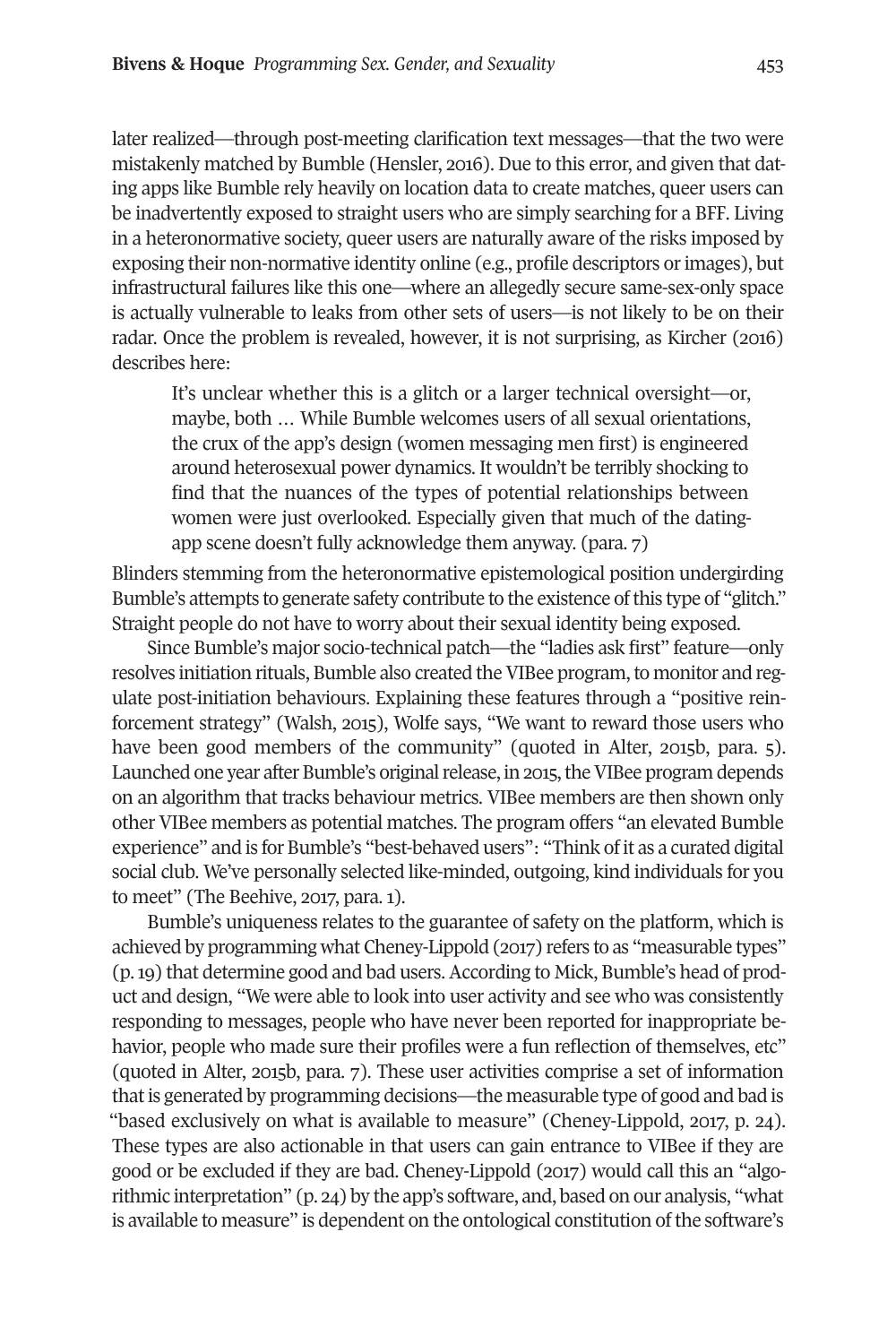identity categories. Given its proprietary nature, only some information is available about the algorithm that drives the VIBee program. Users struggle to see the measurable type (and turn to sites like Reddit to discuss it; see, for example, Viconahopa, 2017), but are not granted access to the inner workings ofthe algorithm, which is a critique of algorithmic worlds more broadly (Pasquale, 2015). Yetthese measurable types "determine the discursive parameters of who we can (and cannot) be" (Cheney-Lippold, 2017, p. 48), and they are themselves "epistemologically fabricated" by design decisions that are married to the ontological rendering of identity generated by Bumble's software.

## **Conclusion**

Bumble's feminist social justice objective is (gender) equality, which is operationalized as increased control and safety within a heteronormative dating and hookup world. Marketed as an alternative, cleaned up space, Bumble seeks equality by decisively and explicitly handing over control to straight cisgender female users for the initial activity of deciding who to converse with. Based on our analysis of Wolfe's interviews, there is an expectation that this move will single-handedly create a safer and more equitable space because of self-selection bias ("better" men will join) and by strategically removing male experiences of initial rejection. Other features, like the VIBee program and standard reporting mechanisms, are incorporated as additional socio-technicalfeatures that support identity regulation. Yet the overall focus on control and safety is narrowed by an epistemological lens that prioritizes gender as the sole axis of oppression while marking other identity differences as insignificant. Bumble's identity-based infrastructural design practices have been filtered through a racialized and gendered lens, which has ontologically mapped gender, sex, and sexuality as a heterosexual matrix that is supported by invisible manifestations of whiteness. Masculinity is only viable for male bodies that are sexually attracted to female bodies, which are, in turn, the only legible containers for (White) femininity and opposite-sex attraction. As a result, heteronormative and cisnormative relations emerge when the app's infrastructure generates gender, sex, sexuality, and race as an ontologically dependent system.

In a recent interview, Wolfe remembers "stumbl[ing] upon Bumble's secret sauce" by musing about Cinderella and "a Sadie Hawkins dance," and asking, "What if we could hardwire that into a product?" (quoted in O'Connor, 2017, para. 23). The journalist then sums it up: "It was the kind of brilliant tweak that comes from someone who understands the target demographic because they're in it" (para. 23). Amid "platform for change" narratives and rampant technological solutionism, it is important to analyze the corrupt categories that are produced and the social consequences for the target demographic and everyone else. Viewing Bumble's objectives through these a priori epistemological lenses, one sees how control and safety are optimized for straight White cisgender women and at the same time fail them by narrowing the category of gender into a static understanding of masculinity and femininity. Despite a desire to reconfigure gender within traditional courtship rituals, Bumble's built environment has done little to inspire new ontological formulations of gender. Instead, the narratives around the male body that emerge when exploring the logic behind the "ladies ask first" design, and the expectation that males willreactin anger due to their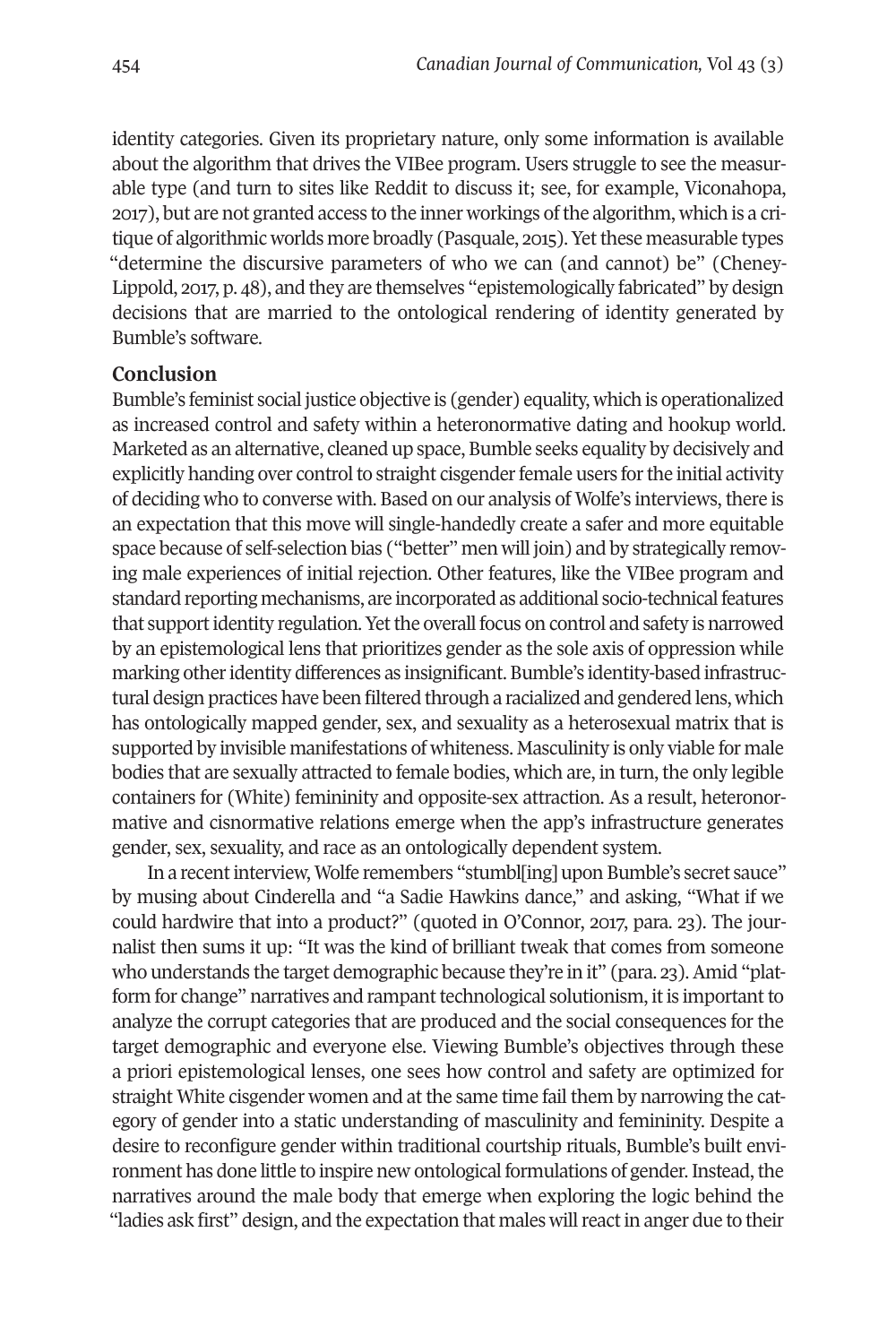fear ofrejection, buttress homogenous visions of masculinity in which the male body becomes linked indelibly to specific configurations of masculinity. This narrow conception of gender restrains our attempts to negotiate alternative pathways of formulating and playing with identity within Bumble's manufactured world.

When an intersectional lens is replaced with a solitary focus on one axis of oppression, infrastructural failures are bound to occur. The majorinfrastructural failures we investigated stem from binary logics: 1) dislocating gender from digital delegation to administer a binary; 2) rescinding the "ladies talk first" feature for non-heterosexual users; and 3) exposing queer users through the same-sex BFF feature. By legitimizing straight White cisgender women as worthy of control and safety mechanisms, all other users were put at risk. Marginalized groups cannot be asked to wait—and accept increased risk—while identity categories are dealt with one at a time. Identities always interlock and intersect; they cannot be pulled apart from one another. As Carby (1982) explains, women of colour "can point to no single source for [their] oppression" (p. 111). Making universalizing assumptions based on one category while insisting on seeing only one small piece ofthatidentity position is extremely problematic (Moraga, 2000). Designers motivated by good intentions and social justice objectives ought to be mindful of such infrastructural failures, including increased risks for marginalized bodies, and the ontological (re)generation of oppressive identity categories. Perhaps if we expand our strategies for social change beyond a narrow focus on marketable products that offer technical tweaks, we might be better positioned to achieve them.

#### **Notes**

1. Launched in December 2014, Bumble is a GPS-based social networking and dating application (or "app") for use on Android and Apple mobile devices. The app is free to use but also includes in-app purchases.

<span id="page-14-0"></span>2. Although we were unable to access premium data sets that could reveal more detail about Bumble's download rates and demographics, App Annie's free online service offered a snapshot of ranking information by country as of February 2018. Within the iPhone's "Lifestyle" apps, Bumble was ranked in the top 100 in 214 countries, and in the top 10 in the United Kingdom, United States, New Zealand, Canada (#3), Ireland, and Australia.

<span id="page-14-1"></span>3. Thank you to Dr. Sarah J. Jackson (Northeastern University) for this feedback during a presentation about this article at the International Communication Association.

4. Use ofthe term "violence" here is intended to recognize the ways in which mainstream feminist efforts have been exclusionary to the point of actively advocating for practices that enact violence against specific groups of people. Consider just one example in the Canadian context: the coercive sterilization of Indigenous women and people with disabilities (Leung, 2012; Stote, 2015). At the same time, we recognize that there are important discussions surrounding the elasticity of the term "violence" that scholars must grapple with, and we are interested in and involved in these debates (e.g., Bivens, 2018). In the context of sexual violence, for example, discussions relate to umbrella terms such as "rape culture," the range of acceptable sexualized activity (e.g., sexting), and the carceral and punitive responses that are deployed (Karaian, 2017; Khan, 2014; Khan, 2016).

5. The Match Group controls 64 pecent of the dating apps market, including ownership of Tinder, PlentyofFish, and Match.com (Wood, 2015).

<span id="page-14-2"></span>6. This remark clearly generalizes all women of colour despite the differentracial stereotypes thatrender, for instance, Black women as "Jezebels," and "bad" Indigenous women as "squaws."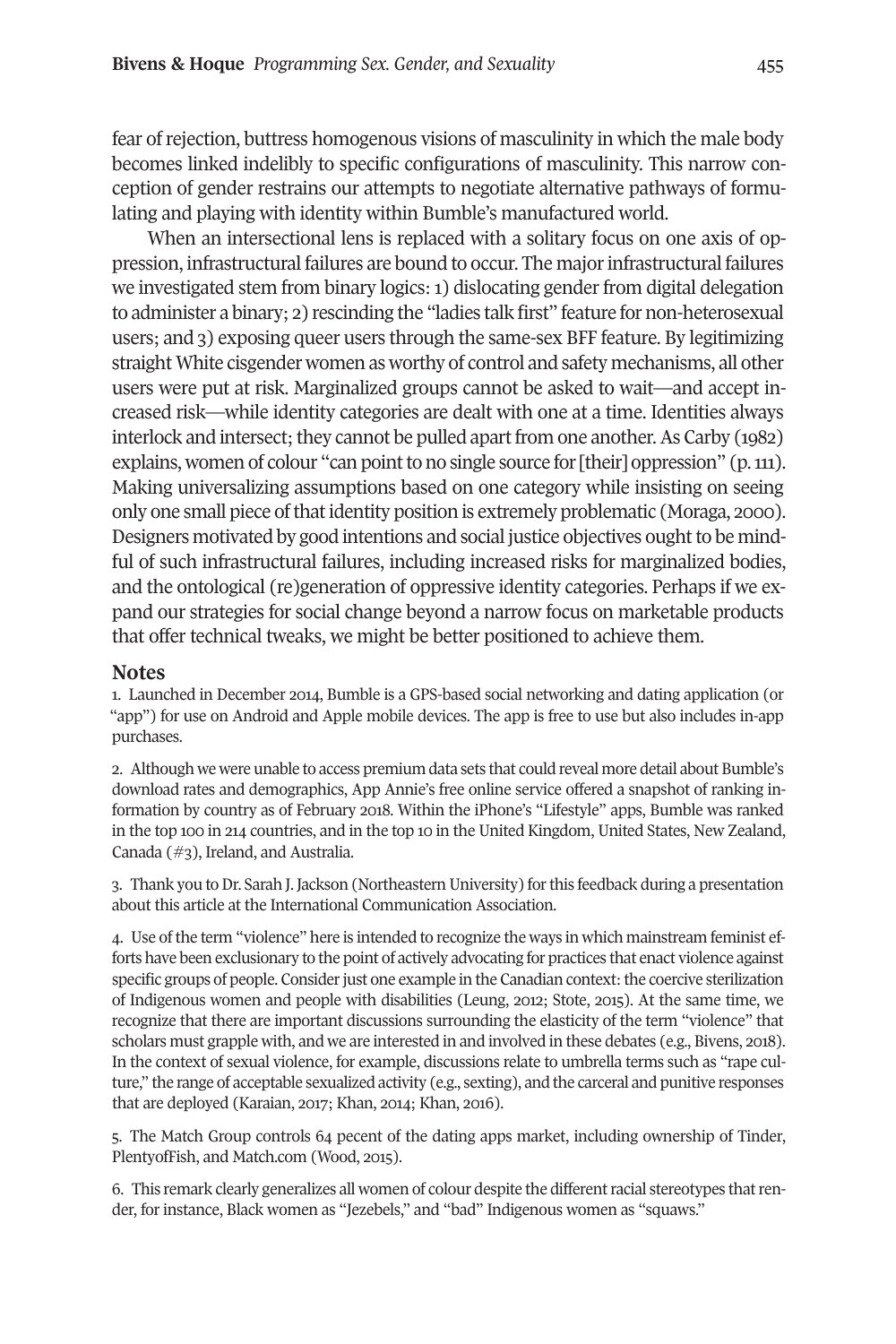## **References**

- Alter, Charlotte. (2015a, May 15). Whitney Wolfe wants to beat Tinder at its own game. *Time*. URL: <http://time.com/3851583/bumble-whitney-wolfe> [February 6, 2018].
- Alter, Charlotte. (2015b, August 10). Bumble thinks it's found a way to weed out jerks online. *Time*. URL: [http://time.com/3990521/bumble-thinks-its-found-a-way-to-weed-out-jerks-online](http://time.com/3990521/bumble-thinks-its-found-a-way-to-weed-out-jerks-online ) [February 6, 2018].
- Balsamo, Anne Marie. (2011). *Designing culture: The technological imagination at work*. Durham, NC: Duke University Press.
- Beehive, The. (2017, March 6). An elevated Bumble experience: VIBee [Blog post]. *Bumble Blog*. URL: [http://blog.bumble.com/bumbleblog/vibee/relaunch](http://time.com/3990521/bumble-thinks-its-found-a-way-to-weed-out-jerks-online ) [February 6, 2018].
- Bell, Karissa. (2014, November 24). Report: Former Tinder execs launch Bumble, a dating app that looks like Tinder. *Mashable*. URL: [http://mashable.com/2014/11/24/former-tinder-execs](http://mashable.com/2014/11/24/former-tinder-execs-bumble/#ZDY6e36vAsqq) [-bumble/#ZDY6e36vAsqq](http://mashable.com/2014/11/24/former-tinder-execs-bumble/#ZDY6e36vAsqq) [February 6, 2018].
- Bivens, Rena. (2018). Coding sexual violence, or realizing your "survivor" identity is part of the problem. *No More Potlucks,* (49).
- Brock, André. (2011). Beyond the pale: The Blackbird web browser's critical reception. *New Media & Society*, *13*(7), 1085–1103.
- Bumble. (N.d.).*About* [Webpage].URL: <https://www.facebook.com/bumbleapp/about>[June 26, 2017].

Bumble. (N.d.). *FAQ* [Webpage]. URL: <https://bumble.com/en-us/faq> [February 7, 2018].

- Bumble. (2017). *Press kit.* URL: [https://www.dropbox.com/sh/c17d9q0quyj59rw/AABkP4jMOYLv](https://www.dropbox.com/sh/c17d9q0quyj59rw/AABkP4jMOYLvXbeEkwbFJWnSa?dl=0) [XbeEkwbFJWnSa?dl=0](https://www.dropbox.com/sh/c17d9q0quyj59rw/AABkP4jMOYLvXbeEkwbFJWnSa?dl=0) [February 7, 2018].
- Burgess, Kyle. (2016, March 17). *Consumer survey: The best way to "swipe" a mate.* URL: [http://](http://consumersresearch.org/consumer-survey-the-best-way-to-swipe-a-mate) [consumersresearch.org/consumer-survey-the-best-way-to-swipe-a-mate](http://consumersresearch.org/consumer-survey-the-best-way-to-swipe-a-mate) [February 6, 2018].
- Butler,Judith. (1990).*Gendertrouble: Feminism and the subversion of identity*. New York, NY:Routledge.
- Carby, Hazel. (1982). White woman listen! Black feminism and the boundaries of sisterhood. In University of Birmingham (Ed.), *The Empire strikes back: Race and racism in 70s Britain*. London: Hutchinson.
- Cheney-Lippold, John. (2017). *We are data: Algorithms and the making of our digitalselves*. New York, NY: New York University Press.
- Chilcott, Joely. (2017, March 16). Taking the sting out of dating: New dating app Bumble lets ladies swipe first and 'puts women in the driver's seat,' says Whitney Wolfe. *The Sun*. URL: [https://www.thesun.co.uk/living/3099419/new-dating-app-bumble-lets-ladies-swipe-first](https://www.thesun.co.uk/living/3099419/new-dating-app-bumble-lets-ladies-swipe-first ) [February 6, 2018].
- Crenshaw, Kimberlé. (1989). Demarginalizing the intersection of race and sex: A Black feminist critique of antidiscrimination doctrine, feminist theory and antiracist politics. *University of Chicago Legal Forum*, *1989*, Article 8.
- Curran, Chloë. (2017, January 5). The best dating apps for LGBT women. *[AfterEllen](https://www.thesun.co.uk/living/3099419/new-dating-app-bumble-lets-ladies-swipe-first )*. URL: [http://](http://www.afterellen.com/people/447093-best-dating-apps-lgbt-women) [www.afterellen.com/people/447093-best-dating-apps-lgbt-women](http://www.afterellen.com/people/447093-best-dating-apps-lgbt-women) [February 6, 2018].
- David, Gaby, & Cambre, Carolina. (2016). Screened intimacies: Tinder and the swipe logic. *Social Media + Society*, *2*(2). [doi:10.1177/2056305116641976.](http://doi.org/10.1177/2056305116641976)
- Diamond, Kelly. (2015, August 4). I tried "feminist" dating app Bumble and it made me feel more depressed than empowered. *xoJane: Women's Lifestyle & Community Site—xoJane*. URL: <http://www.xojane.com/sex/feminist-dating-app-bumble> [February 6, 2018].
- DiAngelo, Robin. (2011). White fragility. *International Journal of Critical Pedagogy, 3*(3), 54–70.
- Dombrowski, Lynn, Harmon, Ellie, & Fox, Sarah. (2016). Social justice–oriented interaction eesign: Outlining key design strategies and commitments. In *Proceedings of the 2016 ACM Conference on Designing Interactive Systems* (pp. 656–671). New York, NY: ACM [Association for Computing Machinery].
- Duguay, Stefanie. (2017). Dressing up Tinderella: Interrogating authenticity claims on the mobile dating app Tinder. *Information, Communication & Society, 20*(3), 351–367.
- Ellis-Petersen, Hannah. (2015, April 12). Bumble: A dating app where women call the shots. *The Guardian*. URL: [https://www.theguardian.com/technology/2015/apr/12/bumble-dat](https://www.theguardian.com/technology/2015/apr/12/bumble-dating-app-women-call-shots-whitney-wolfe)[ing-app-women-call-shots-whitney-wolfe](https://www.theguardian.com/technology/2015/apr/12/bumble-dating-app-women-call-shots-whitney-wolfe) [February 6, 2018].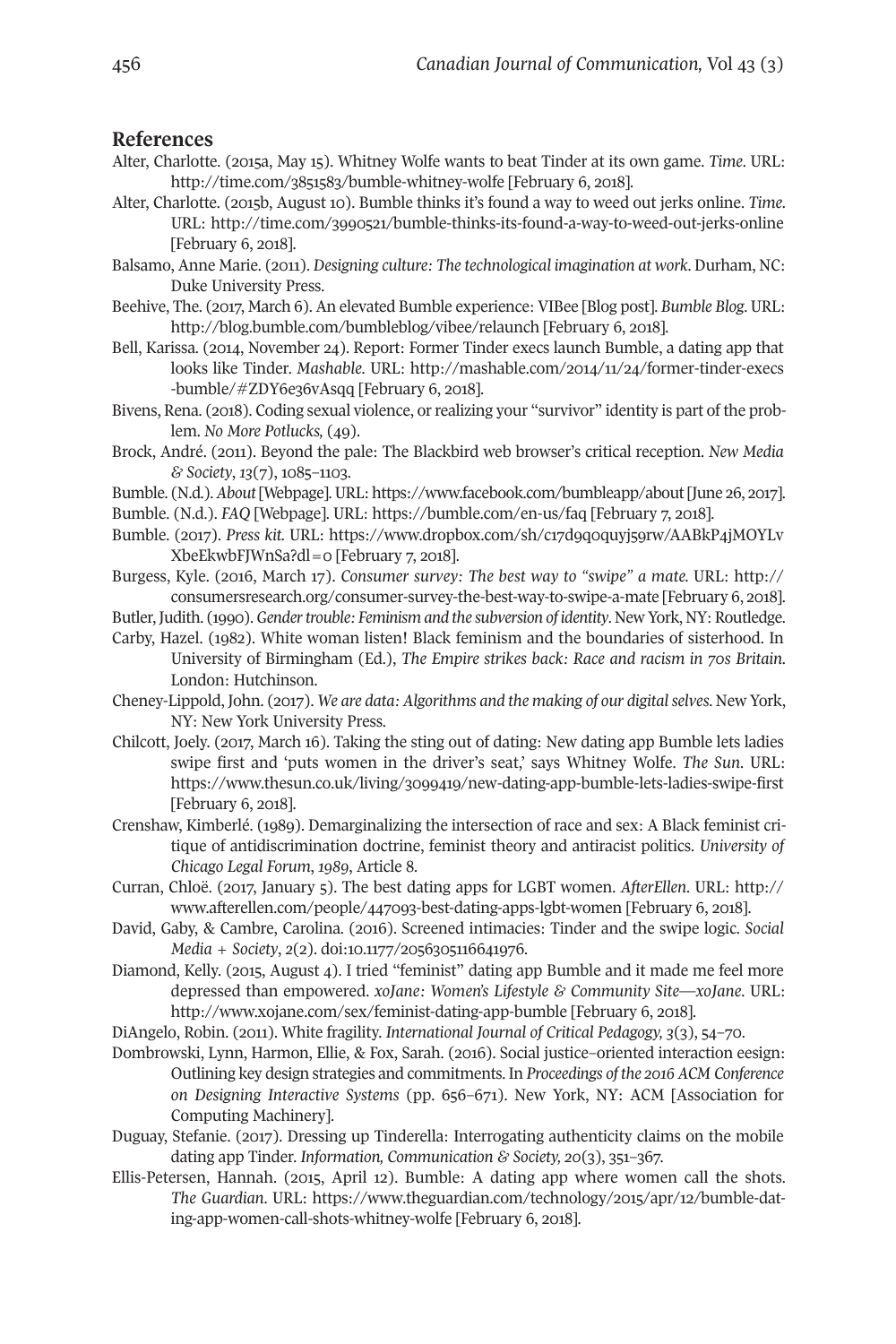- Ensor, Josie. (2015, May 23). Tinder co-founder Whitney Wolfe: "The word 'feminist' seemed to put guys off, but now I realise, who cares?" *The Telegraph*. URL: [http://www.telegraph.co.uk](http://www.telegraph.co.uk/women/womens-business/11616130/Tinder-co-founder-Whitney-Wolfe-The-word-feminist-seemed-to-put-guys-off-but-now-I-realise-who-cares.html) [/women/womens-business/11616130/Tinder-co-founder-Whitney-Wolfe-The-word-femi](http://www.telegraph.co.uk/women/womens-business/11616130/Tinder-co-founder-Whitney-Wolfe-The-word-feminist-seemed-to-put-guys-off-but-now-I-realise-who-cares.html)[nist-seemed-to-put-guys-off-but-now-I-realise-who-cares.html](http://www.telegraph.co.uk/women/womens-business/11616130/Tinder-co-founder-Whitney-Wolfe-The-word-feminist-seemed-to-put-guys-off-but-now-I-realise-who-cares.html) [February 6, 2018].
- Fellizar, Kristine. (2015, August 11). Bumble's new "VIBee" feature rewards the good men out there, plus more dating apps with unique features. *Bustle*. URL: [https://www.bustle.com/articles](https://www.bustle.com/articles/103615-bumbles-new-vibee-feature-rewards-the-good-men-out-there-plus-more-dating-apps-with-unique) [/103615-bumbles-new-vibee-feature-rewards-the-good-men-out-there-plus-more-dating](https://www.bustle.com/articles/103615-bumbles-new-vibee-feature-rewards-the-good-men-out-there-plus-more-dating-apps-with-unique)[apps-with-unique](https://www.bustle.com/articles/103615-bumbles-new-vibee-feature-rewards-the-good-men-out-there-plus-more-dating-apps-with-unique) [February 6, 2018].
- Fishburn, Alice. (2017, March 17). Bumble founder Whitney Wolfe on millennial matchmaking. *Financial Times*. URL: [https://www.ft.com/content/58c69c92-08b6-11e7-97d1-5e720a26771b](https://www.ft.com/content/58c69c92-08b6-11e7-97d1-5e720a26771b ) [February 6, 2018].
- Frankel, Todd C. (2015, December 2). Whitney Wolfe, founder of dating app Bumble, has had quite the year. She just can't discuss parts of it. *The [Washington](https://www.ft.com/content/58c69c92-08b6-11e7-97d1-5e720a26771b ) Post*. URL: [https://www](https://www.washingtonpost.com/news/the-switch/wp/2015/12/02/whitney-wolfe-founder-of-dating-app-bumble-has-had-quite-the-year-she-just-cant-discuss-parts-of-it) [.washingtonpost.com/news/the-switch/wp/2015/12/02/whitney-wolfe-founder-of-dating](https://www.washingtonpost.com/news/the-switch/wp/2015/12/02/whitney-wolfe-founder-of-dating-app-bumble-has-had-quite-the-year-she-just-cant-discuss-parts-of-it) [-app-bumble-has-had-quite-the-year-she-just-cant-discuss-parts-of-it](https://www.washingtonpost.com/news/the-switch/wp/2015/12/02/whitney-wolfe-founder-of-dating-app-bumble-has-had-quite-the-year-she-just-cant-discuss-parts-of-it) [February 6, 2018].
- Gilchrist, Kristen. (2010). "Newsworthy" victims? Exploring differences in Canadian local press coverage of missing/murdered Aboriginal and White women. *Feminist Media Studies, 10*(4), 373–390.
- Gillespie, Tarleton, Boczkowski, Pablo J., & Foot, Kirsten A. (Eds.). (2014). *Media technologies: Essays on communication, materiality, and society*. Cambridge, MA: MIT Press.
- Gunn, Dwyer. (2016, June 6). These five tech companies are trying to solve Silicon Valley's diversity problem. *The Guardian*. URL: [https://www.theguardian.com/sustainable-business/2016](https://www.theguardian.com/sustainable-business/2016/jun/06/silicon-valley-diversity-problem-tech-industry-solutions) [/jun/06/silicon-valley-diversity-problem-tech-industry-solutions](https://www.theguardian.com/sustainable-business/2016/jun/06/silicon-valley-diversity-problem-tech-industry-solutions) [February 6, 2018].
- Haimson, Oliver, Brubaker, Jedd, Dombrowski, Lynn, & Hayes, Gillian. (2015). Disclosure, stress, and support during gender transition on Facebook. In *Proceedings of the 18th ACM Conference on Computer Supported Cooperative Work & Social Computing* (pp. 1176–1190). New York, NY: ACM [Association for Computing Machinery].
- Haimson, Oliver, & Hoffmann, Anna. (2016). Constructing and enforcing "authentic" identity online: Facebook, real names, and non-normative identities. *First Monday, 21*(6). URL: [http://first](http://firstmonday.org/ojs/index.php/fm/article/view/6791/5521 ) [monday.org/ojs/index.php/fm/article/view/6791/5521](http://firstmonday.org/ojs/index.php/fm/article/view/6791/5521 ) [February 6, 2018].
- Haraway, Donna. (1988). Situated knowledges: The science question in feminism and the privilege of partial perspective. *Feminist Studies, 14*(3), 575–599.
- Haraway, Donna. (2016). *Staying with the trouble: Making kin in the Chthulucene*. Durham, NC: Duke University Press.
- Hayden, Sara, & O'Brien Hallstein, Lynn. (2012). Placing sex/gender at the forefront: Feminisms, intersectionality and communication studies. In M. Houston, Karma R. Chávez, & Cindy L. Griffin (Eds.), *Standing in the intersection: Feminist voices, feminist practicesin communication studies* (pp. 97–121). Albany, NY: SUNY Press.
- Hensler, Raya. (2016, May 3). When Bumble BFF goes wrong. *the Little Ray a sSunshine Blog*. URL: <https://thelittlerayasunshineblog.com/2016/05/03/when-bumble-bff-goes-wrong> [February 6, 2018].
- Hess, Aaron, & Flores, Carlos. (2016). Simply more than swiping left: A critical analysis of toxic masculine performances on Tinder nightmares. *New Media & Society*, *17*(7), 1117–1136.
- Jiwani, Yasmin, & Young, Mary Lynn. (2006). Missing and murdered women: Reproducing marginality in news discourse. *Canadian Journal of Communication*, *31*(4), 895–917.
- Karaian, Lara. (2017, September 15). Are nudes the new sexual rumour mill? *Ryerson Centre for Free Expression*. URL: [https://www.cfe.ryerson.ca/blog/2017/09/are-nudes-new-sexual-rumour](https://www.cfe.ryerson.ca/blog/2017/09/are-nudes-new-sexual-rumour-mill)[mill](https://www.cfe.ryerson.ca/blog/2017/09/are-nudes-new-sexual-rumour-mill) [February 6, 2018].
- Kaufman, Michael. (1987). The construction of masculinity and the triad of men's violence. In Michael Kaufman (Ed.), *Beyond patriarchy: Essays by men on pleasure, power, and change* (pp. 1–29). Toronto, ON: Oxford University Press.
- Khan, Ummni. (2014). *Vicarious kinks: S/M in the socio-legal imaginary*. Toronto, ON: University of Toronto Press.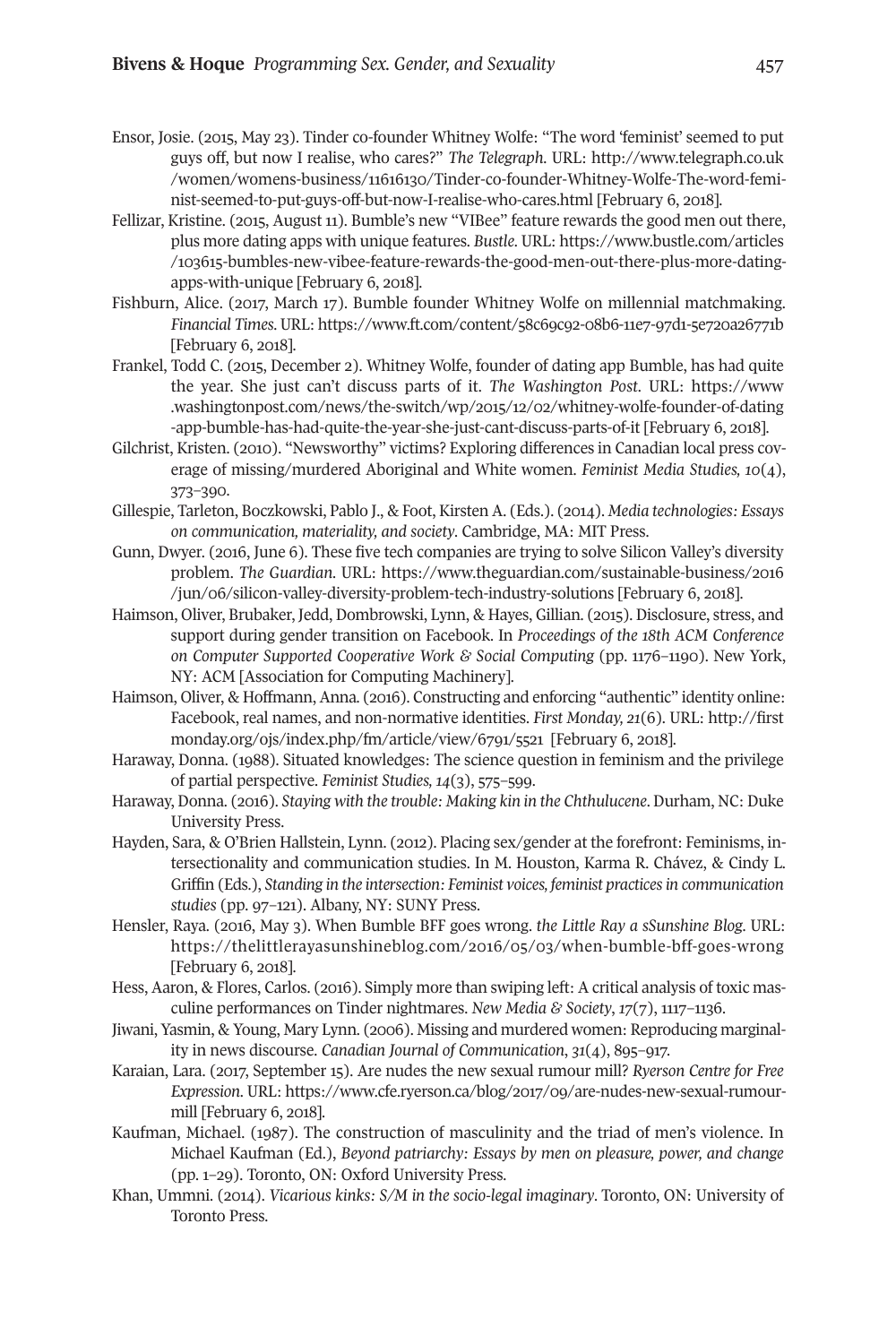- Khan, Ummni. (2016, December 5). The rhetoric of rape culture [Blog post]. *Ryerson Centre for Free Expression*.URL: <https://cfe.ryerson.ca/blog/2016/12/rhetoric-rape-culture> [February 6, 2018].
- Kircher, Madison Malone. (2016, October14). For some women, Bumble doesn't know the difference between a date and a BFF. *Select All: New York Magazine*. URL: [http://nymag.com/selectall](http://nymag.com/selectall/2016/10/bumble-bff-matching-gay-women-with-friends.html) [/2016/10/bumble-bff-matching-gay-women-with-friends.html](http://nymag.com/selectall/2016/10/bumble-bff-matching-gay-women-with-friends.html) [February 6, 2018].
- Kitchin,Rob,&Dodge, Martin. (2011). *Code/Space: Software and everyday life*.Cambridge, MA: MIT Press.
- Lang, Nico. (2016, November 17). The danger of Tinder's LGBT-friendly upgrade: How the dating app could be used to target trans users. *Salon*. URL: [http://www.salon.com/2016/11/17/the](http://www.salon.com/2016/11/17/the-danger-of-tinders-lgbt-friendly-upgrade-how-the-dating-app-could-be-used-to-target-trans-users) [-danger-of-tinders-lgbt-friendly-upgrade-how-the-dating-app-could-be-used-to-target-trans](http://www.salon.com/2016/11/17/the-danger-of-tinders-lgbt-friendly-upgrade-how-the-dating-app-could-be-used-to-target-trans-users) [-users](http://www.salon.com/2016/11/17/the-danger-of-tinders-lgbt-friendly-upgrade-how-the-dating-app-could-be-used-to-target-trans-users) [February 6, 2018].
- Leung, Colette. (2012). Profile: The Living Archives project: Canadian disability and eugenics. *Canadian Journal of Disability Studies, 1*(1), 143–166.
- Luckhurst, Phoebe. (2015, August 28). Tinder co-founder Whitney Wolfe on Bumble: Her new feminist dating app that lets women make the first move. *Evening Standard*. URL: [http://www.standard.co.uk/lifestyle/london-life/tinder-co-founder-whitney-wolfe-on](http://www.standard.co.uk/lifestyle/london-life/tinder-co-founder-whitney-wolfe-on-bumble-her-new-feminist-dating-app-that-lets-women-make-the-first-a2923011.html) [-bumble-her-new-feminist-dating-app-that-lets-women-make-the-first-a2923011.html](http://www.standard.co.uk/lifestyle/london-life/tinder-co-founder-whitney-wolfe-on-bumble-her-new-feminist-dating-app-that-lets-women-make-the-first-a2923011.html) [February 6, 2018].
- Milligan, Lauren. (2016, March 7). What's the buzz about Bumble? *British Vogue*. URL: [http://www](http://www.vogue.co.uk/article/bumble-dating-app-founder-whitney-wolfe-interview ) [.vogue.co.uk/article/bumble-dating-app-founder-whitney-wolfe-interview](http://www.vogue.co.uk/article/bumble-dating-app-founder-whitney-wolfe-interview ) [February 6, 2018].
- Moraga, Cherrie L. (2000). *Loving in the war years: Lo que nunca paso porsuslabios*. Cambridge, MA: South End Press.
- Morozov, Evgeny. (2014). *To save everything, click here: The folly of technological solutionism*. New York, NY: Public Affairs.
- Morris, Colin. (2016, January 28). 'What I learned designing Tinder': Lessons from Bumble's product team. *Built in Austin*. URL: [http://www.builtinaustin.com/2016/01/28/designers-behind](http://www.builtinaustin.com/2016/01/28/designers-behind-tinder-bumble-and-next) [-tinder-bumble-and-next](http://www.builtinaustin.com/2016/01/28/designers-behind-tinder-bumble-and-next) [February 6, 2018].
- Mulkerrins, Jane. (2017, March 5). Meet Bumble creator Whitney Wolfe, the queen bee of digital dating. *Daily Mail Online*. URL: [http://www.dailymail.co.uk/~/article-4271840/index.html](http://www.dailymail.co.uk/~/article-4271840/index.html ) [February 6, 2018].
- Murray, Sarah, & Ankerson, Megan S. (2016). Lez takes time: Designing lesbian contact in geosocial networking apps. *Critical Studies in Media Communication, 33*(1), 53–69.
- Noble, Safiya Umoja. (2013). Google search: Hyper-visibility as a means of rendering Black women and girls invisible. *InVisible Culture: An Electronic Journal for Visual Culture,* no. 19. URL: [http://ivc.lib.rochester.edu/google-search-hyper-visibility-as-a-means-of-rendering-black](http://www.dailymail.co.uk/~/article-4271840/index.html )[women-and-girls-invisible](http://www.dailymail.co.uk/~/article-4271840/index.html ) [February 6, 2018].
- Noble, Safiya Umoja, & Tynes, Brendesha M. (Eds.). (2016). *The intersectional internet: Race,sex, class, and culture online*. New York, NY: Peter Lang.
- O'Connor, Clare. (2017, November 14). Billion-dollar Bumble: How Whitney Wolfe Herd built America's fastest-growing dating app. *Forbes.com.* URL: [https://www.forbes.com/sites/clare](https://www.forbes.com/sites/clareoconnor/2017/11/14/billion-dollar-bumble-how-whitney-wolfe-herd-built-americas-fastest-growing-dating-app)[oconnor/2017/11/14/billion-dollar-bumble-how-whitney-wolfe-herd-built-americas-fastest](https://www.forbes.com/sites/clareoconnor/2017/11/14/billion-dollar-bumble-how-whitney-wolfe-herd-built-americas-fastest-growing-dating-app)[growing-dating-app](https://www.forbes.com/sites/clareoconnor/2017/11/14/billion-dollar-bumble-how-whitney-wolfe-herd-built-americas-fastest-growing-dating-app) [February 6, 2018].
- O'Hara, Mary Emily. (2016, January 29). Lured over dating apps, LGBT men are targets of violence and crime. *The Daily Dot*. URL: [https://www.dailydot.com/irl/hate-crime-attacks-gay-dat](https://www.dailydot.com/irl/hate-crime-attacks-gay-dating-apps)[ing-apps](https://www.dailydot.com/irl/hate-crime-attacks-gay-dating-apps) [February 6, 2018].
- Oudshoorn, Nelly, Rommes, Els, & Stienstra, Marcelle. (2004). Configuring the user as everybody: Gender and design cultures in information and communication technologies. *Science, Technology, & Human Values, 29*(1), 30–63.
- Oudshoorn, Nelly, Saetnan, Ann Rudinow, & Lie, Merete. (2002). On gender and things: Reflections on an exhibition on gendered artifacts. *Women's StudiesInternational Forum, 25*(4), 471–483.
- Paiella, Gabriella. (2016, June 8). Bumble publicly calls out and blocks user after he went on an abusive rant. *The Cut: New York Magazine*. URL: [https://www.thecut.com/2016/06/bumble](https://www.thecut.com/2016/06/bumble-calls-out-and-blocks-abusive-male-user.html)[calls-out-and-blocks-abusive-male-user.html](https://www.thecut.com/2016/06/bumble-calls-out-and-blocks-abusive-male-user.html) [February 6, 2018].